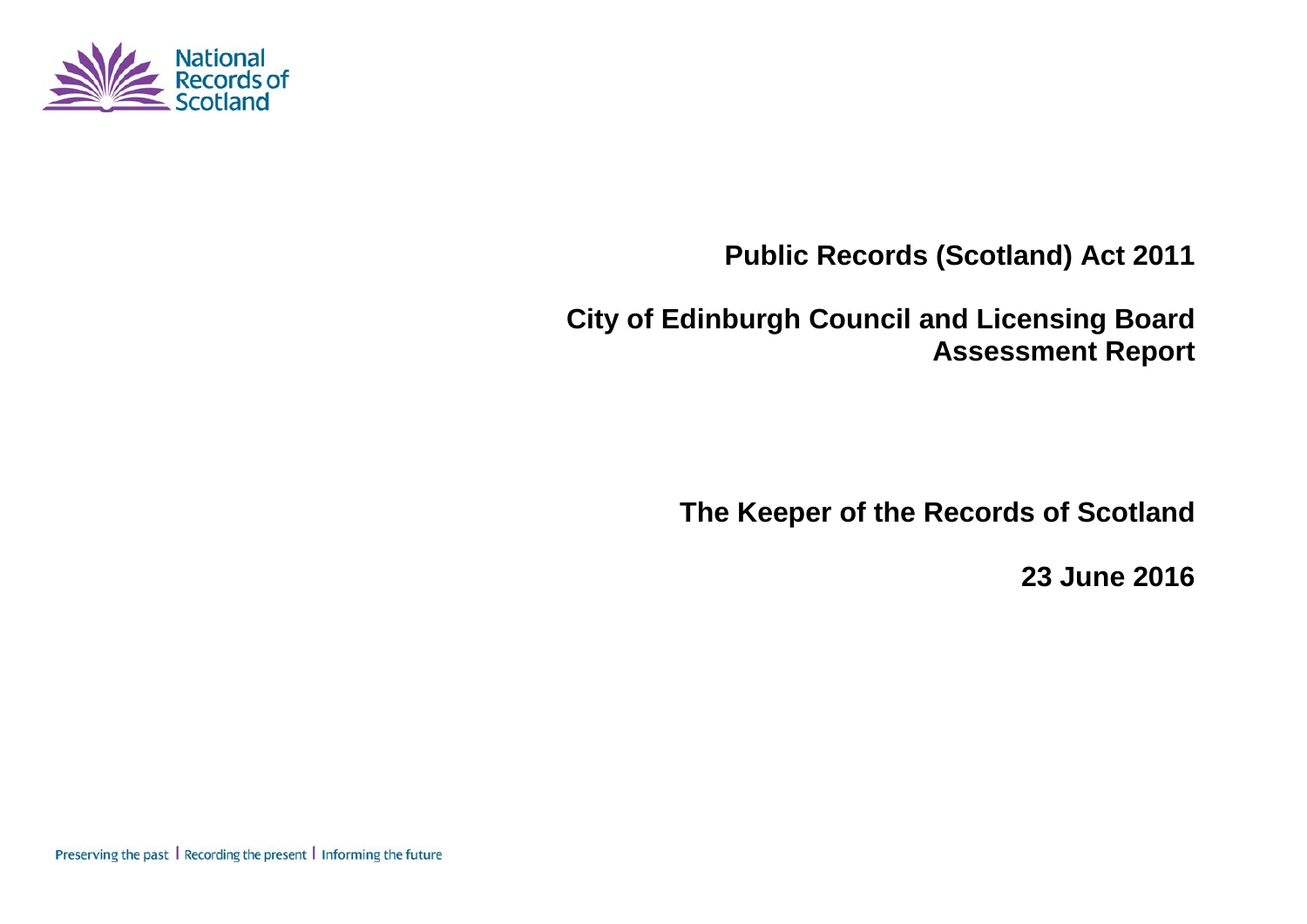## **Contents**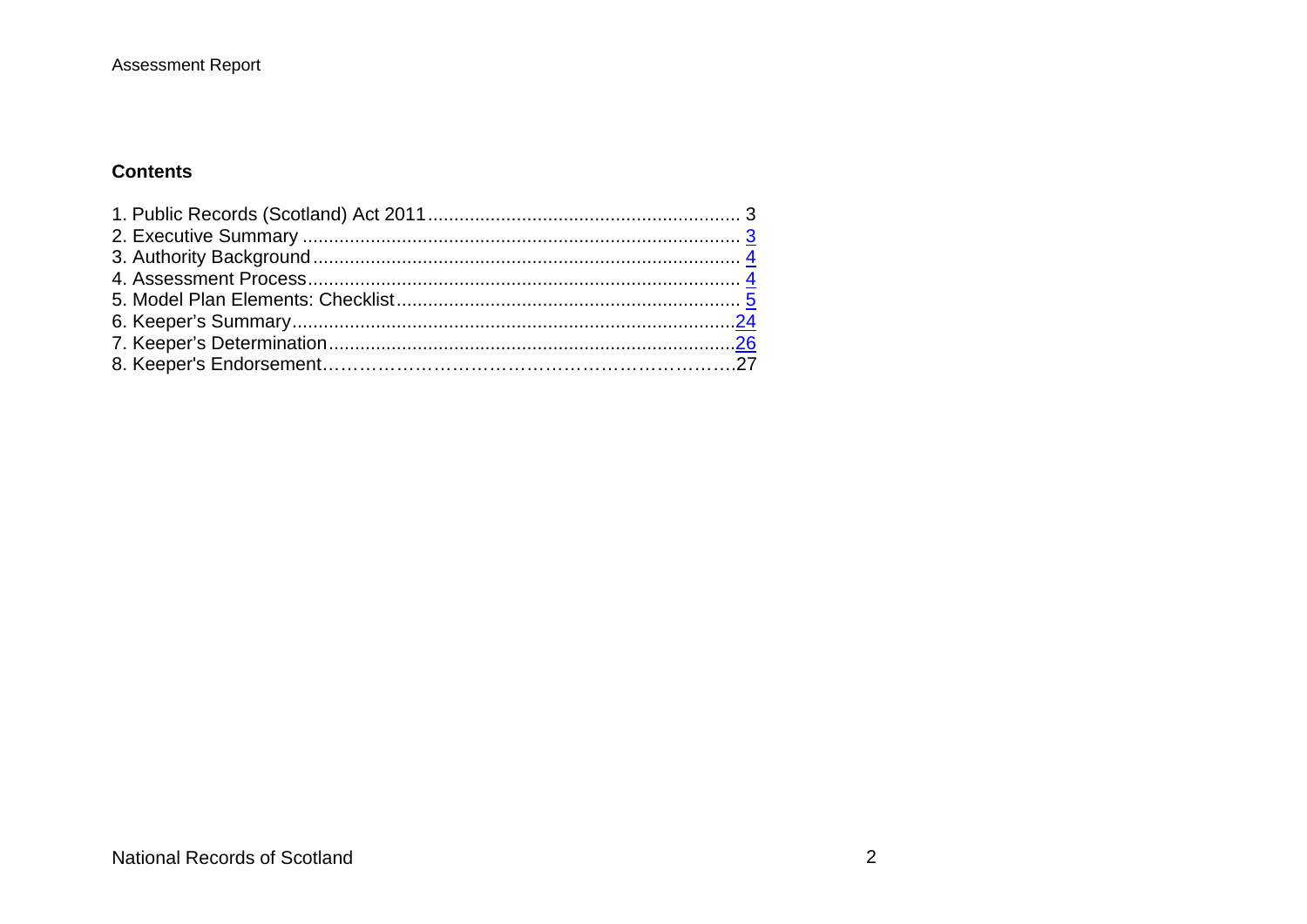# **1. Public Records (Scotland) Act 2011**

The Public Records (Scotland) Act 2011 (the Act) received Royal assent on 20 April 2011. It is the first new public records legislation in Scotland since 1937 and came fully into force on 1 January 2013. Its primary aim is to promote efficient and accountable record keeping by named Scottish public authorities.

The Act has its origins in *The Historical Abuse Systemic Review: Residential Schools and Children's Homes in Scotland 1950-1995* (The Shaw Report) published in 2007. The Shaw Report recorded how its investigations were hampered by poor record keeping and found that thousands of records had been created, but were then lost due to an inadequate legislative framework and poor records management. Crucially, it demonstrated how former residents of children's homes were denied access to information about their formative years. The Shaw Report demonstrated that management of records in all formats (paper and electronic) is not just a bureaucratic process, but central to good governance and should not be ignored. A follow-up review of public records legislation by the Keeper of the Records of Scotland (the Keeper) found further evidence of poor records management across the public sector. This resulted in the passage of the Act by the Scottish Parliament in March 2011.

The Act requires a named authority to prepare and implement a records management plan (RMP) which must set out proper arrangements for the management of its records. A plan must clearly describe the way the authority cares for the records that it creates, in any format, whilst carrying out its business activities. The RMP must be agreed with the Keeper and regularly reviewed.

# **2. Executive Summary**

This report sets out the findings of the Keeper's assessment of the RMP of City of Edinburgh Council and Licensing Board by the Public Records (Scotland) Act 2011 Assessment Team following its submission to the Keeper on 31 December 2015*.*

The assessment considered whether the RMP of City of Edinburgh Council and Licensing Board was developed with proper regard to the 14 elements of the Keeper's statutory Model Records Management Plan (the Model Plan) under section 8(3) of the Act, and whether in this respect it complies with it and the specific requirements of the Act.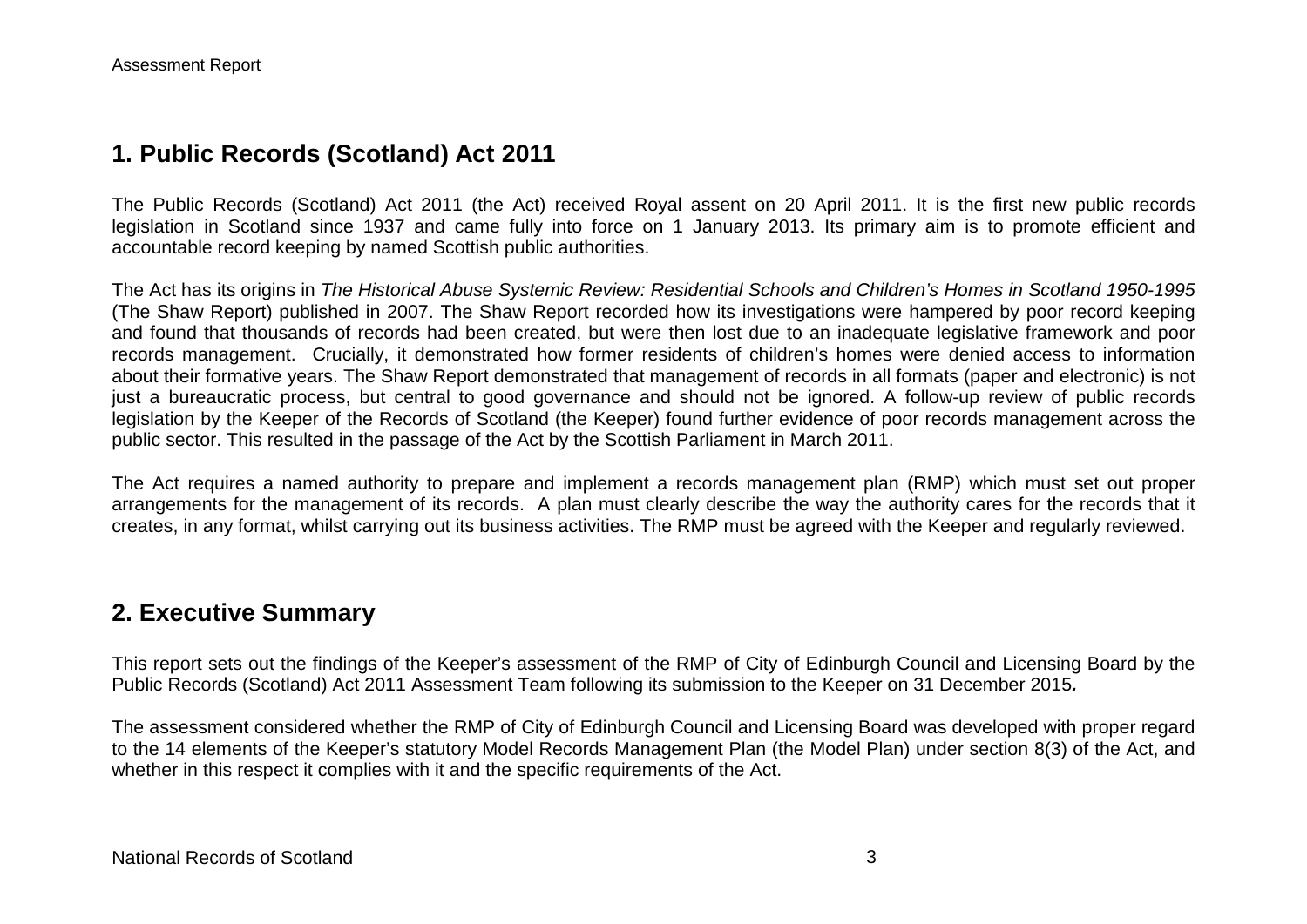The outcome of the assessment and the Keeper's decision on whether the RMP of City of Edinburgh Council and Licensing Board complies with the Act can be found under section 7 of this report with relevant recommendations.

# **3. Authority Background**

The City of Edinburgh became a unitary council area in 1996, under the Local Government etc. (Scotland) Act 1994, with the boundaries of the post-1975 City of Edinburgh district of the Lothian region. As one of the unitary local government areas of Scotland, the City of Edinburgh has a defined structure of governance, generally under the Local Government etc. (Scotland) Act 1994, with The City of Edinburgh Council governing on matters of local administration such as housing, planning, local transport, parks and local economic development and regeneration. The Council is made up of 58 elected councillors. They represent 17 wards within the city. 10 wards have 3 councillors each and 7 wards have 4. The Full Council meets once a month and takes decisions on important issues such as the Council budget.

The City of Edinburgh Licensing Board is responsible for regulating the sale of alcohol to the public, and certain gambling activities. The Board is an independent group of 10 City of Edinburgh Councillors. It does this by issuing Alcohol Licenses and Betting and Gaming Licenses and permits.

## **4. Keeper's Assessment Process**

The RMP was assessed by the Public Records (Scotland) Act Assessment Team on behalf of the Keeper. Assessors used the checklist elements listed in section 5, to establish whether City of Edinburgh Council and Licensing Board RMP was developed with proper regard to the elements of the Model Plan and is compliant with the Act. The assessment also considered whether there was sufficient supporting evidence of such compliance.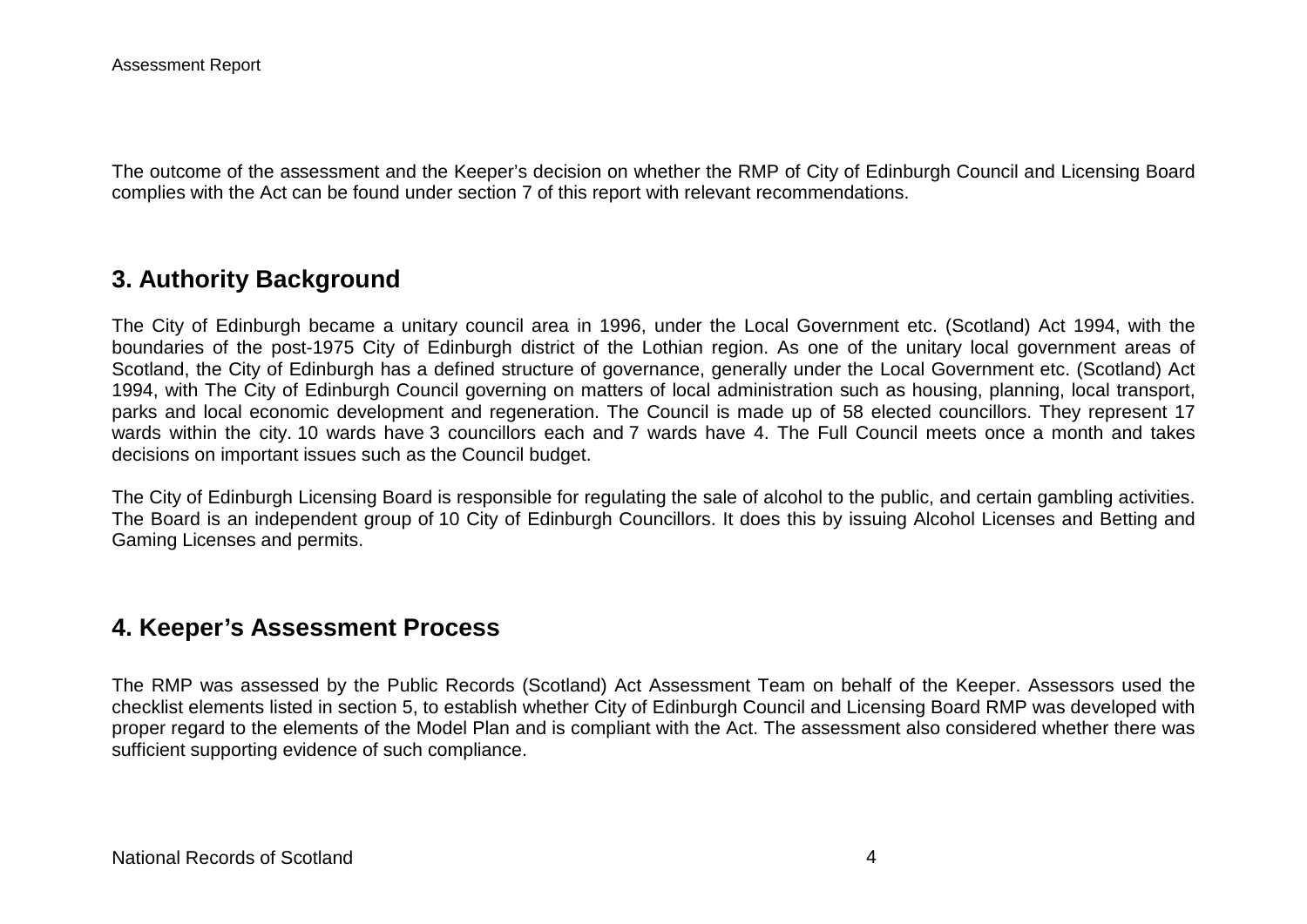**Key:** 

| The Keeper agrees this<br>element of an<br>authority's plan. | The Keeper agrees this<br>element of an authority's<br>plan as an 'improvement<br>model'. This means that<br>he is convinced of the<br>authority's commitment to<br>closing a gap in<br>provision. He will request<br>that he is updated as<br>work on this element | R. | There is a serious<br>gap in provision<br>for this element<br>with no clear<br>explanation of how<br>this will be<br>addressed. The<br>Keeper may<br>choose to return<br>the RMP on this |
|--------------------------------------------------------------|---------------------------------------------------------------------------------------------------------------------------------------------------------------------------------------------------------------------------------------------------------------------|----|------------------------------------------------------------------------------------------------------------------------------------------------------------------------------------------|
|                                                              | progresses.                                                                                                                                                                                                                                                         |    | basis.                                                                                                                                                                                   |

# **5. Model Plan Elements: Checklist**

| <b>Element</b>                                | <b>Present</b> | <b>Evidence</b> | <b>Notes</b>                                                                                                                                                                                                                                                                                                                                                                                                                                                                                                                                                                                                  |
|-----------------------------------------------|----------------|-----------------|---------------------------------------------------------------------------------------------------------------------------------------------------------------------------------------------------------------------------------------------------------------------------------------------------------------------------------------------------------------------------------------------------------------------------------------------------------------------------------------------------------------------------------------------------------------------------------------------------------------|
| 1. Senior<br>Officer<br>Compulsory<br>element | G              | G               | The Council's Records Management Plan (RMP) names Andrew Kerr, Chief<br>Executive, as the officer with senior management responsibility for records<br>management. The Foreword to the RMP, from Mr Kerr, endorses the RMP and<br>highlights the Council's commitment to ensuring best practice in records<br>management.<br>The Council has submitted its Scheme of Delegation (evidence 1.1), updated in<br>February 2016 following re-structuring of the Council, in which Section 4.2(q) (page<br>11) which shows that the Chief Executive has the responsibility for monitoring<br>compliance with PRSA. |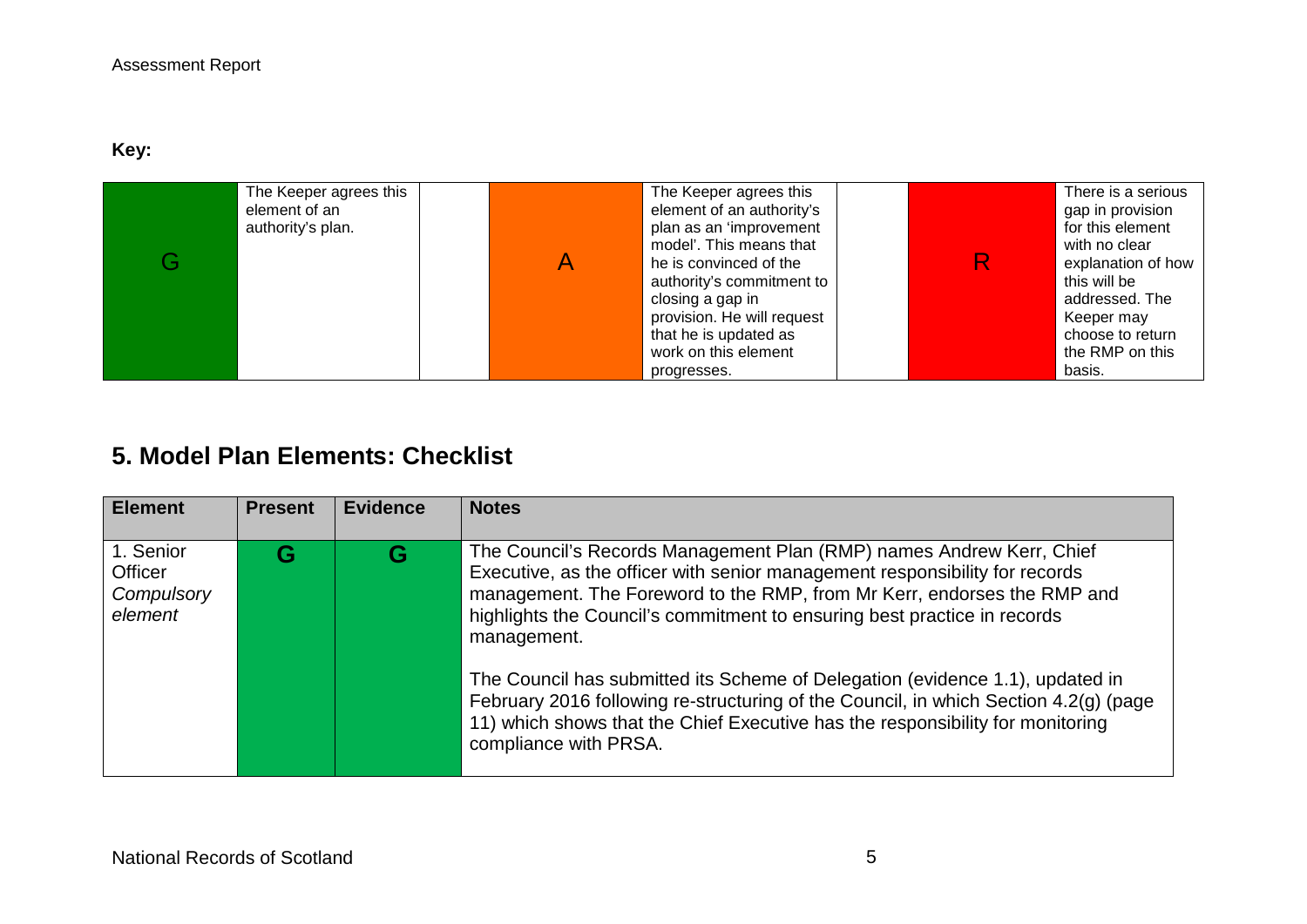|                       |   |   | The senior manager responsible for records management within the Licensing<br>Board has been identified as Carol Campbell, Head of Legal and Risk, who is the<br>Clerk to the Board. Provided as evidence is an email from the Depute Clerk to the<br>Board stating that it agrees to adopt the RMP.<br>The Head of Strategy has been designated as the Senior Information Risk Owner<br>(SIRO) and is supported by the Information Governance Manager, who is the<br>Deputy SIRO. A network of Information Asset Owners (IAOs) and an Information<br>Council. The IAOs are senior managers drawn from Service Areas across the<br>Council and are responsible for the information assets within that area. A document<br>setting out the roles and responsibilities of IAOs has been submitted as evidence.<br>The Information Council comprises senior managers and is responsible for taking<br>forward the Council's information governance annual plan, strategic overview of<br>information governance and for reviewing compliance with the RMP. The Terms of<br>Reference (submitted as evidence) sets out the composition and responsibilities of<br>the Information Council. |
|-----------------------|---|---|----------------------------------------------------------------------------------------------------------------------------------------------------------------------------------------------------------------------------------------------------------------------------------------------------------------------------------------------------------------------------------------------------------------------------------------------------------------------------------------------------------------------------------------------------------------------------------------------------------------------------------------------------------------------------------------------------------------------------------------------------------------------------------------------------------------------------------------------------------------------------------------------------------------------------------------------------------------------------------------------------------------------------------------------------------------------------------------------------------------------------------------------------------------------------------------|
|                       |   |   | The 'Areas for Improvement' section of this Element states that the Council will<br>develop reporting procedures for IAOs to highlight risks and opportunities and also<br>finalise and provide training for this important role. It also states that it will finalise<br>and provide training for the SIRO and Deputy SIRO. The Keeper commends this<br>commitment to training.                                                                                                                                                                                                                                                                                                                                                                                                                                                                                                                                                                                                                                                                                                                                                                                                       |
|                       |   |   | The Keeper agrees that the Council and Licensing Board have identified appropriate<br>individuals to this role as required by the Act.                                                                                                                                                                                                                                                                                                                                                                                                                                                                                                                                                                                                                                                                                                                                                                                                                                                                                                                                                                                                                                                 |
| 2. Records<br>Manager | G | G | The RMP identifies Henry Sullivan, Records Manager, as having operational<br>responsibility for records management within the Council and also for the Licensing                                                                                                                                                                                                                                                                                                                                                                                                                                                                                                                                                                                                                                                                                                                                                                                                                                                                                                                                                                                                                       |
| Compulsory            |   |   | Board. A diagram of the Information Governance Unit (IGU) structure has been                                                                                                                                                                                                                                                                                                                                                                                                                                                                                                                                                                                                                                                                                                                                                                                                                                                                                                                                                                                                                                                                                                           |
| element               |   |   | submitted showing where the records manager fits in to the overall organisational                                                                                                                                                                                                                                                                                                                                                                                                                                                                                                                                                                                                                                                                                                                                                                                                                                                                                                                                                                                                                                                                                                      |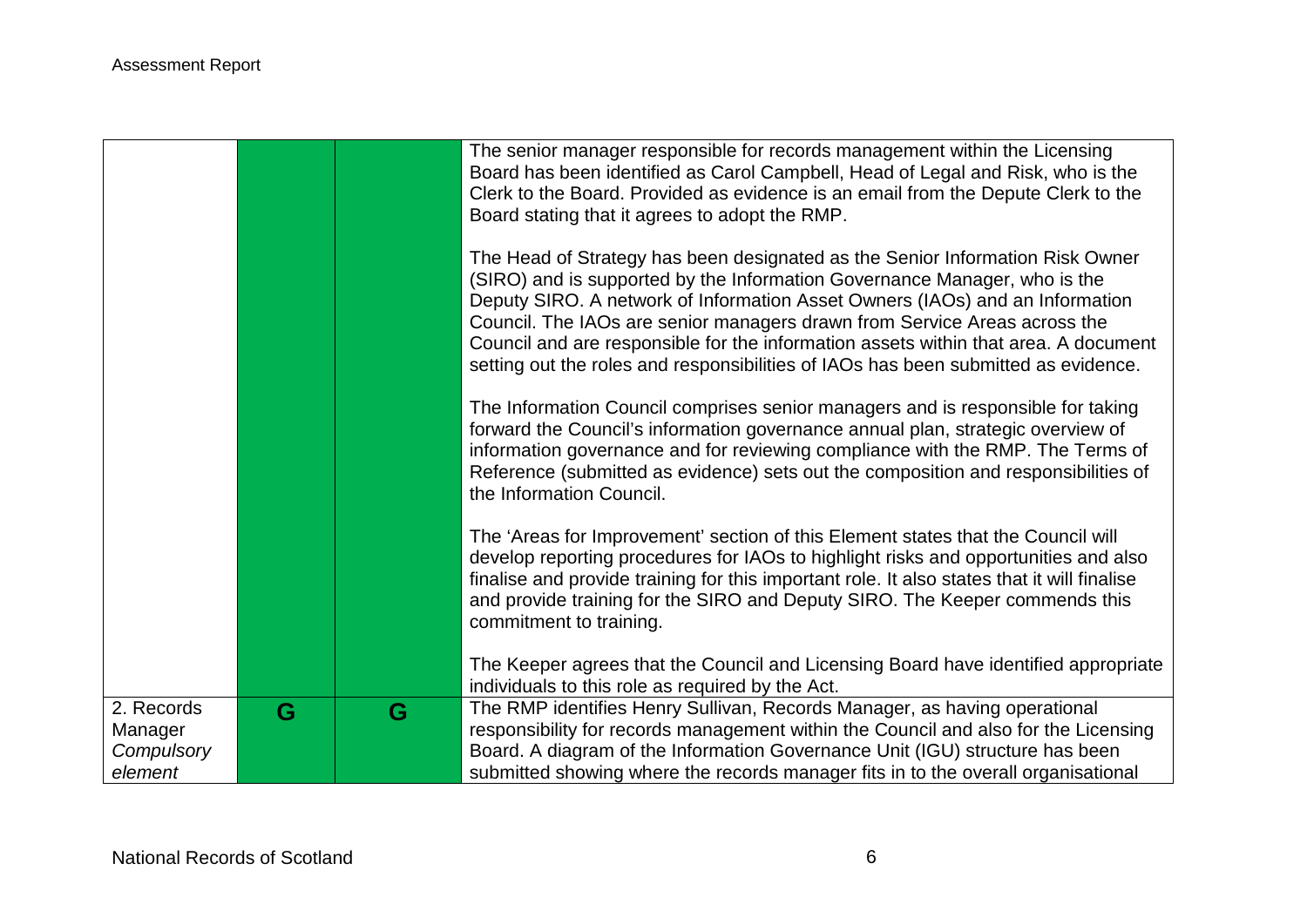|                         |   |   | structure. The Records Manger's Job Description has been supplied which clearly<br>shows records management and compliance with PRSA as key objectives.<br>The Records Manager is supported by 2 members of staff, a Records Management<br>Officer and a Project Officer (Records and Information Compliance). Job<br>Descriptions have been supplied for each of these members of staff. The Job<br>Description of the Records and Information Compliance Manager has also been<br>supplied showing a wider responsibility for information governance but also for<br>compliance with PRSA. |
|-------------------------|---|---|----------------------------------------------------------------------------------------------------------------------------------------------------------------------------------------------------------------------------------------------------------------------------------------------------------------------------------------------------------------------------------------------------------------------------------------------------------------------------------------------------------------------------------------------------------------------------------------------|
|                         |   |   | The Records Manager is also supported by a series of Directorate Records Officers<br>(DROs). The Records Management Policy (section 6.3.3) states that each Director<br>must nominate at least one DRO for each Directorate. A guidance document has<br>been created which outlines their roles and responsibilities and has been submitted<br>as evidence.                                                                                                                                                                                                                                  |
|                         |   |   | The Council is also developing a series of Data Stewards who will report to IAOs.<br>Their roles and responsibilities have been defined and set out in a guidance<br>document, which has been submitted. The Keeper commends the creation of a<br>network of DROs and Data Stewards to assist in compliance with the Council's<br>records management requirements.                                                                                                                                                                                                                           |
|                         |   |   | Sections 4.8.2 and 6.10.7 of the Records Management Policy shows that the IGU is<br>responsible for developing and maintaining the Council's RMP.                                                                                                                                                                                                                                                                                                                                                                                                                                            |
|                         |   |   | The Keeper agrees that the Council and Licensing Board have identified an<br>appropriate individual to take operational responsibility for records management as<br>required by the Act.                                                                                                                                                                                                                                                                                                                                                                                                     |
| 3. Policy<br>Compulsory | G | G | The Council has submitted its Records Management Policy, version 1.0 approved<br>by the Corporate Policy and Strategy Committee on 30 September 2014. The Policy                                                                                                                                                                                                                                                                                                                                                                                                                             |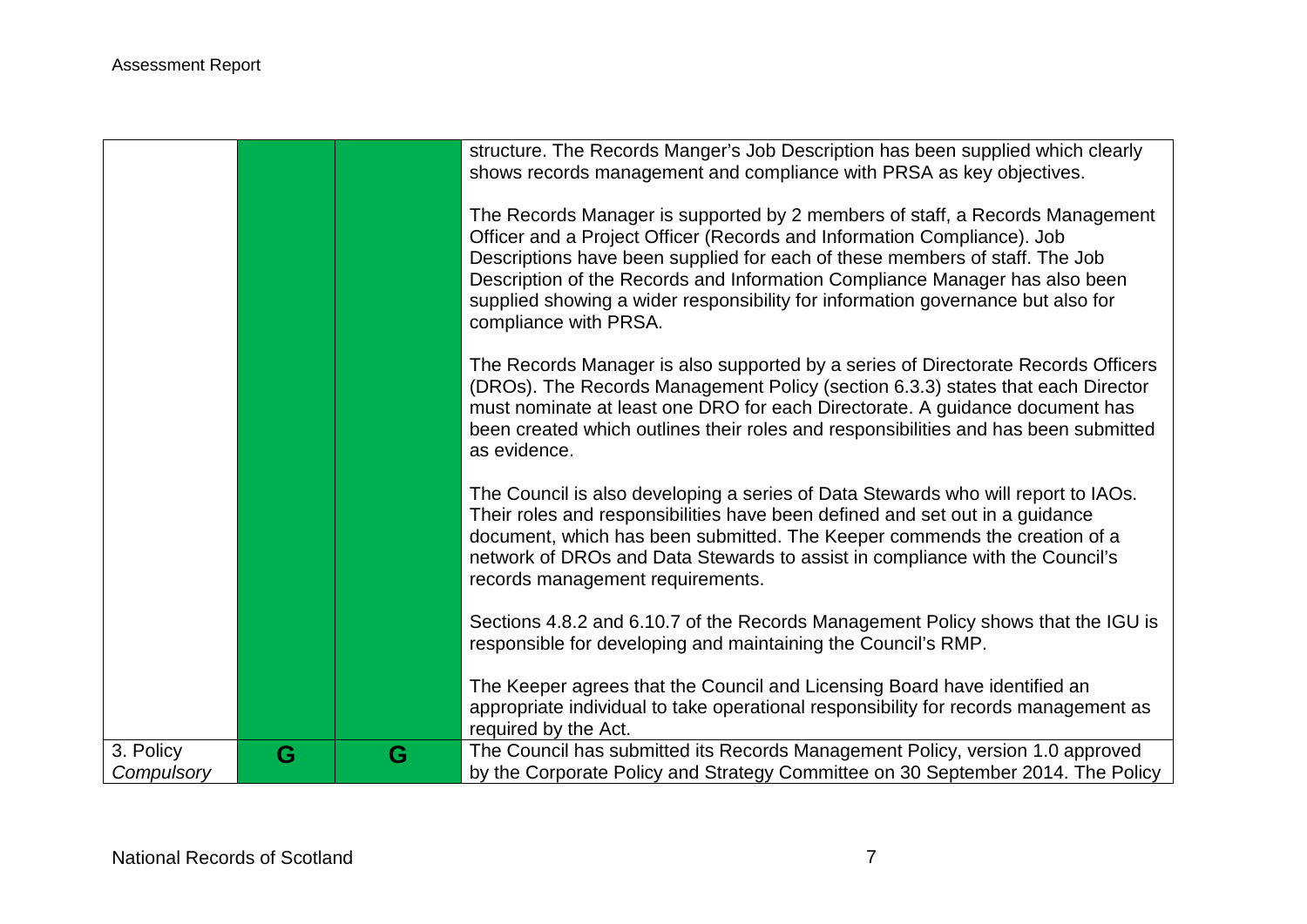| element | describes the council's corporate approach to the creation, storage, management,<br>disposal and archiving of its records. The Policy clearly sets out the roles and<br>responsibilities of staff in complying with its provisions. It also states the<br>responsibilities of third parties in regards to functions it carries out on behalf of the<br>Council. The Keeper commends the consideration of this important aspect of<br>records management.                                                                                                                                                                                                                                                                                                                                                                                     |
|---------|----------------------------------------------------------------------------------------------------------------------------------------------------------------------------------------------------------------------------------------------------------------------------------------------------------------------------------------------------------------------------------------------------------------------------------------------------------------------------------------------------------------------------------------------------------------------------------------------------------------------------------------------------------------------------------------------------------------------------------------------------------------------------------------------------------------------------------------------|
|         | As a result of Council re-organisation the review of the Records Management Policy<br>and other key policies in the Information Governance Suite was delayed from<br>September 2015 until the results of the re-organisation were known. Now that the<br>new structure is in existence the suite of Information Governance Policies will go for<br>approval by the Committee in August 2016. The Council has confirmed that these<br>policies are still current and enforced by the Council. The Council has also<br>committed to providing the Keeper with revised copies of the policies when<br>available. The Council has submitted a screenshot of the area of the intranet where<br>the Records Management Policy sits (evidence 3.1) showing that staff are able to<br>access this and are therefore aware of their responsibilities. |
|         | The Records Management Policy is part of a suite of interrelated policies which<br>includes a Data Protection Policy, a Data Quality Policy, a Freedom of Information<br>Policy and an Information Governance Policy. These are all available on the<br>Council's website. The Keeper commends this approach.                                                                                                                                                                                                                                                                                                                                                                                                                                                                                                                                |
|         | Practical compliance with the Policy will be ensured by the creation of local records<br>management manuals detailing the procedures in place. Guidance on creating<br>manuals is provided to local business areas.                                                                                                                                                                                                                                                                                                                                                                                                                                                                                                                                                                                                                          |
|         | The 'Areas for Improvement' section of this Element show a commitment to<br>providing training, implementing an Enterprise Content Management (ECM)<br>solution, developing risk reporting mechanisms for IAOs, and creating procedures to                                                                                                                                                                                                                                                                                                                                                                                                                                                                                                                                                                                                   |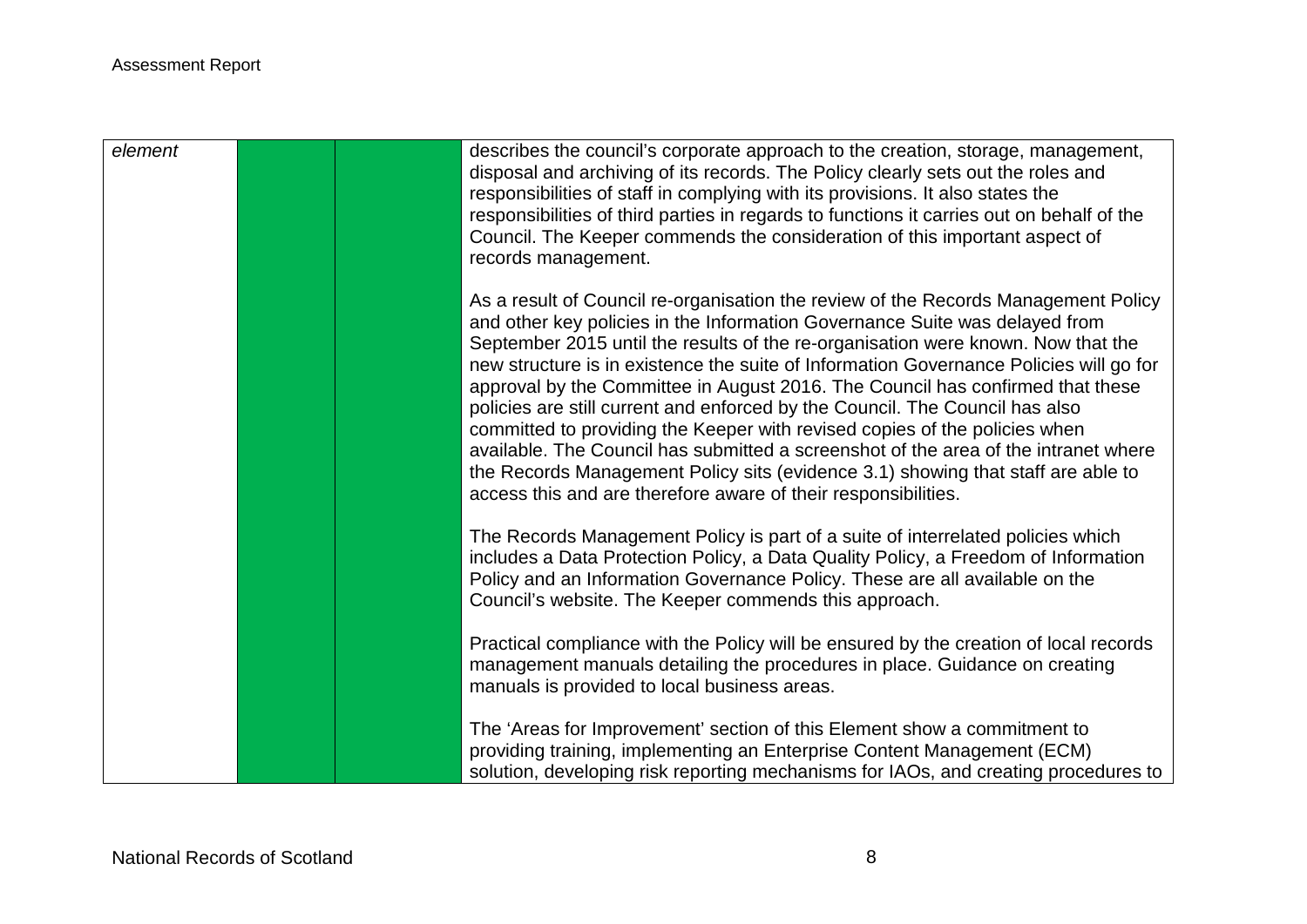|                               |   |   | ensure contractors comply with the Council's records management requirements.                                                                                                                                                                                                                                                                                                                                                                                                                                                                                                                                                                                                                                                                                                                                                                                                                                                                                                                                                                                                                                                                                                                                                                                                                                                                                                                                                                                                                                       |
|-------------------------------|---|---|---------------------------------------------------------------------------------------------------------------------------------------------------------------------------------------------------------------------------------------------------------------------------------------------------------------------------------------------------------------------------------------------------------------------------------------------------------------------------------------------------------------------------------------------------------------------------------------------------------------------------------------------------------------------------------------------------------------------------------------------------------------------------------------------------------------------------------------------------------------------------------------------------------------------------------------------------------------------------------------------------------------------------------------------------------------------------------------------------------------------------------------------------------------------------------------------------------------------------------------------------------------------------------------------------------------------------------------------------------------------------------------------------------------------------------------------------------------------------------------------------------------------|
|                               |   |   | The Keeper agrees that the Council's current Records Management Policy outlines<br>its corporate approach to records management and requests that he is sent a copy<br>of the revised Policy when available.                                                                                                                                                                                                                                                                                                                                                                                                                                                                                                                                                                                                                                                                                                                                                                                                                                                                                                                                                                                                                                                                                                                                                                                                                                                                                                        |
| 4. Business<br>Classification | G | G | The Council has an operational two-Business Classification Scheme (BCS) which<br>has been approved by the Corporate Leadership Team (evidence 4.1). The<br>structure of the BCS is controlled by the Information Council and maintained by the<br>IGU and is based on the Scottish Council on Archives' amended Local Government<br>Classification Scheme. The Council's Information Asset Register uses the function<br>and activity structure of the BCS and a screenshot of this has been supplied<br>(evidence 4.2). The BCS also forms the basis of the retention schedules, which<br>effectively add a third tier to the BCS structure.<br>The BCS is used as a baseline structure for re-organising shared drives and is<br>searchable on the Council's intranet. The IGU has assisted local business areas in<br>restructuring their shared drives to follow the structure of the BCS.<br>The BCS will also form the basis of the structure of the proposed ECM system which<br>is currently in the process of being procured. It will also be developed alongside the<br><b>Council's Information Asset Register.</b><br>Screenshots have been supplied which show the records management section of<br>the Council's intranet and this area provides guidance to staff on how to use the<br>BCS and retention schedules. A sample of the BCS for Transport and Infrastructure<br>has been submitted.<br>The 'Areas for Improvement' section of this Element also explains that the Council<br>intends to: |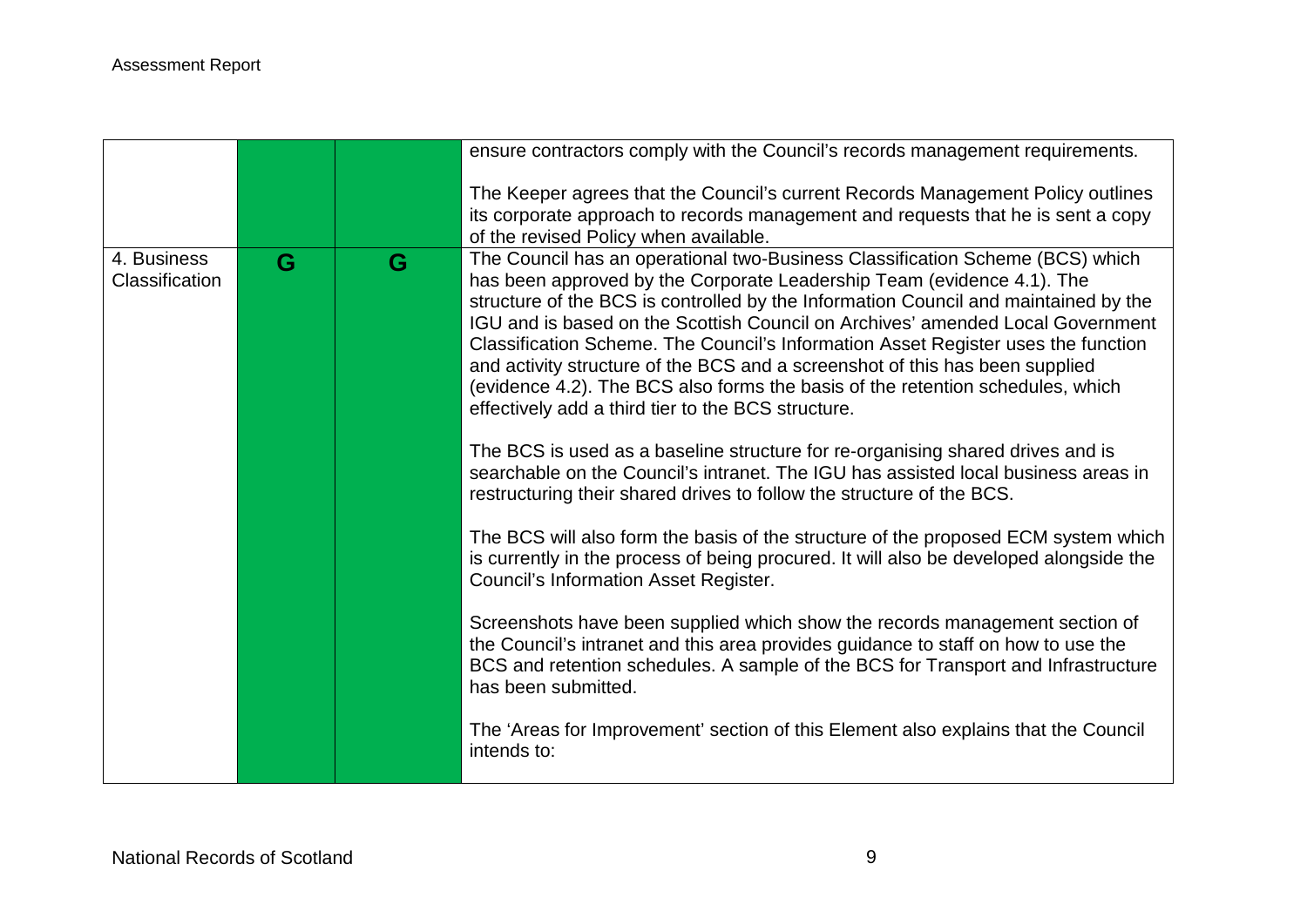|                          |   |   | Review and classify contracts according to BCS/retention schedules in order to<br>identify public records which are being created by contractors;                                                                                                                                                                                                                                                                     |
|--------------------------|---|---|-----------------------------------------------------------------------------------------------------------------------------------------------------------------------------------------------------------------------------------------------------------------------------------------------------------------------------------------------------------------------------------------------------------------------|
|                          |   |   | Link IT systems to the Information Asset Register so that content can be classified<br>and managed in a manner compatible with the BCS;                                                                                                                                                                                                                                                                               |
|                          |   |   | Roll out of projects to impose BCS structure on shared drives;                                                                                                                                                                                                                                                                                                                                                        |
|                          |   |   | Implementation of the BCS into the ECM system and transferring records from<br>shared drives to ECM system;                                                                                                                                                                                                                                                                                                           |
|                          |   |   | Develop an awareness raising campaign for the BCS.                                                                                                                                                                                                                                                                                                                                                                    |
|                          |   |   | The Keeper agrees that the Council has an operational BCS which classifies the<br>categories of records and information created in the course of carrying out its<br>functions.                                                                                                                                                                                                                                       |
| 5. Retention<br>schedule | G | G | The Council has a retention schedule which is based on the Scottish Council on<br>Archives Records Retention Schedules (SCARRS). The Keeper recognises that this<br>is an entirely appropriate model to assist local authorities in developing retention<br>schedules. The Council has submitted its retention schedule which covers the<br>records created by the Licensing Board in the execution of its functions. |
|                          |   |   | Sections 4.5.4 and 6.10.5 of the Records Management Policy commits each<br>Directorate to having and maintaining an approved retention schedule. The<br>Council's Retention Rule Management Procedure, supplied as evidence, governs<br>how this happens. The development and maintenance of retention schedules is<br>undertaken at a local level by DROs in conjunction with the IGU.                               |
|                          |   |   | The 'Areas for Improvement' section of this Element includes projects that the<br>Council intends to undertake, such as developing a formal review cycle for the                                                                                                                                                                                                                                                      |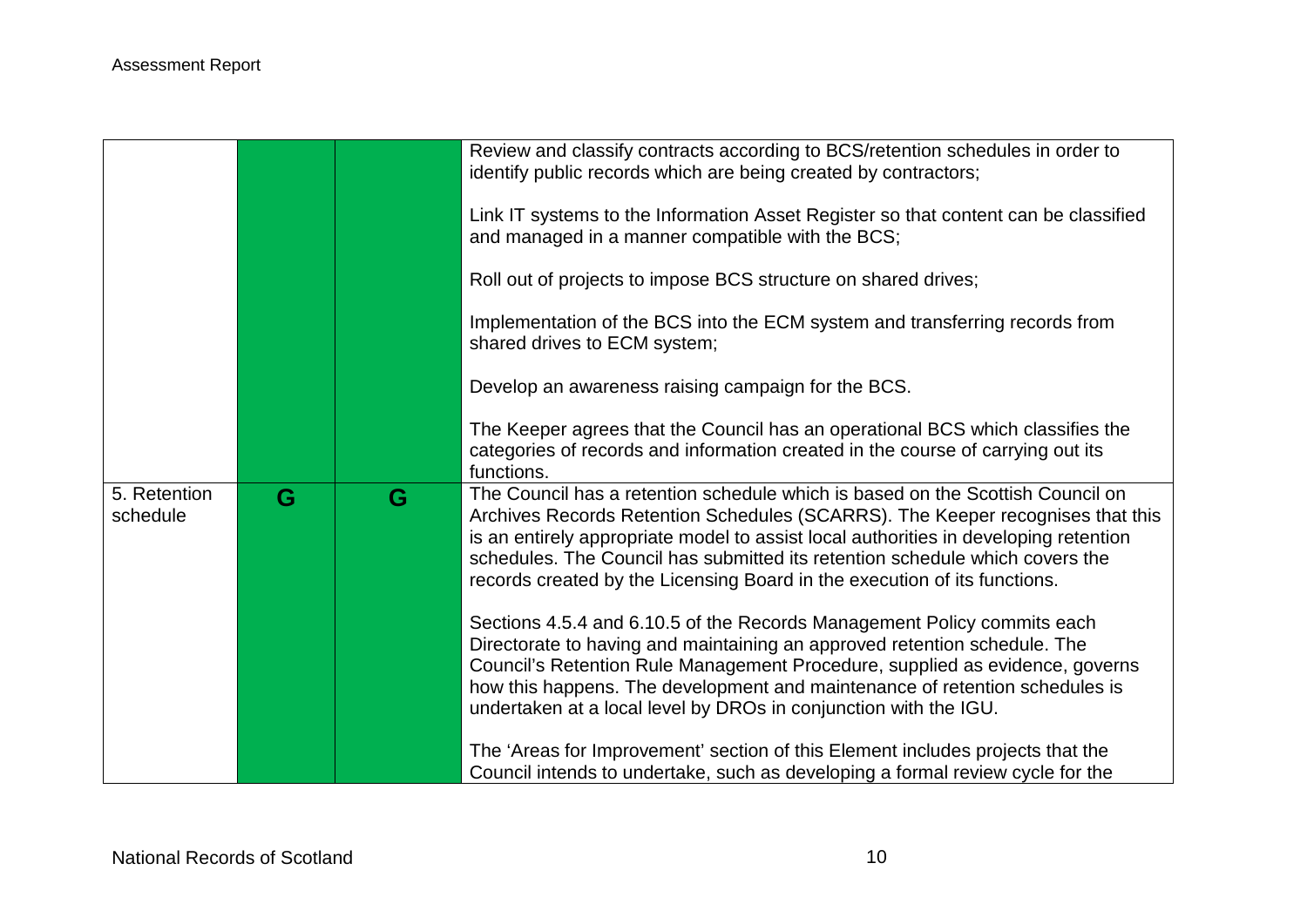|                                                         |   |   | retention schedule. It also highlights a commitment to reviewing boxes of paper<br>stored in the Council's Records Centre, to build retention into the procurement if IT<br>systems and the imposition of retention periods onto unstructured electronic<br>records. From a technical perspective, there is also a commitment to configure the<br>ECM system to include the retention periods set out in the schedule and to align<br>bespoke business systems to retention rules. There is also a proposed awareness<br>campaign to raise the profile of the retention schedule. The Keeper looks forward to<br>hearing about the progress of these projects.<br>The Keeper agrees that the Council has a retention schedule which identifies the<br>disposal actions to be taken when a record reaches the end of its specified retention<br>period.                                                                                                                                                    |
|---------------------------------------------------------|---|---|-----------------------------------------------------------------------------------------------------------------------------------------------------------------------------------------------------------------------------------------------------------------------------------------------------------------------------------------------------------------------------------------------------------------------------------------------------------------------------------------------------------------------------------------------------------------------------------------------------------------------------------------------------------------------------------------------------------------------------------------------------------------------------------------------------------------------------------------------------------------------------------------------------------------------------------------------------------------------------------------------------------|
| 6. Destruction<br>Arrangements<br>Compulsory<br>element | A | G | There is a commitment in the Council's Records Management Policy (section 4.5) to<br>ensure that records are destroyed securely and in compliance with the retention<br>schedule and that record destruction is authorised and logged appropriately.<br>The Council has described the following arrangements:<br><b>Paper</b> – Lockable confidential waste paper bins are provided across the Council's<br>buildings. The collection of this is managed in-house by the Council's Trade Waste<br>Services section. The destruction of confidential paper waste is contracted out to<br>Scottish Braille Press. Guidance has been provided to assist staff in the secure<br>disposal of records and this has been submitted as evidence. Further guidance is<br>available on the Council's intranet. A sample of a template disposal log form has<br>also been provided as well as sample destruction certificates.<br>The disposal of records stored at the Council's Record Store is managed jointly by |
|                                                         |   |   | the Council's records management staff and a third party, Iron Mountain. There are<br>procedures in place to identify records at the end of their lifecycle involving the<br>relevant manager. A workflow diagram of the process has been supplied. Once it is                                                                                                                                                                                                                                                                                                                                                                                                                                                                                                                                                                                                                                                                                                                                            |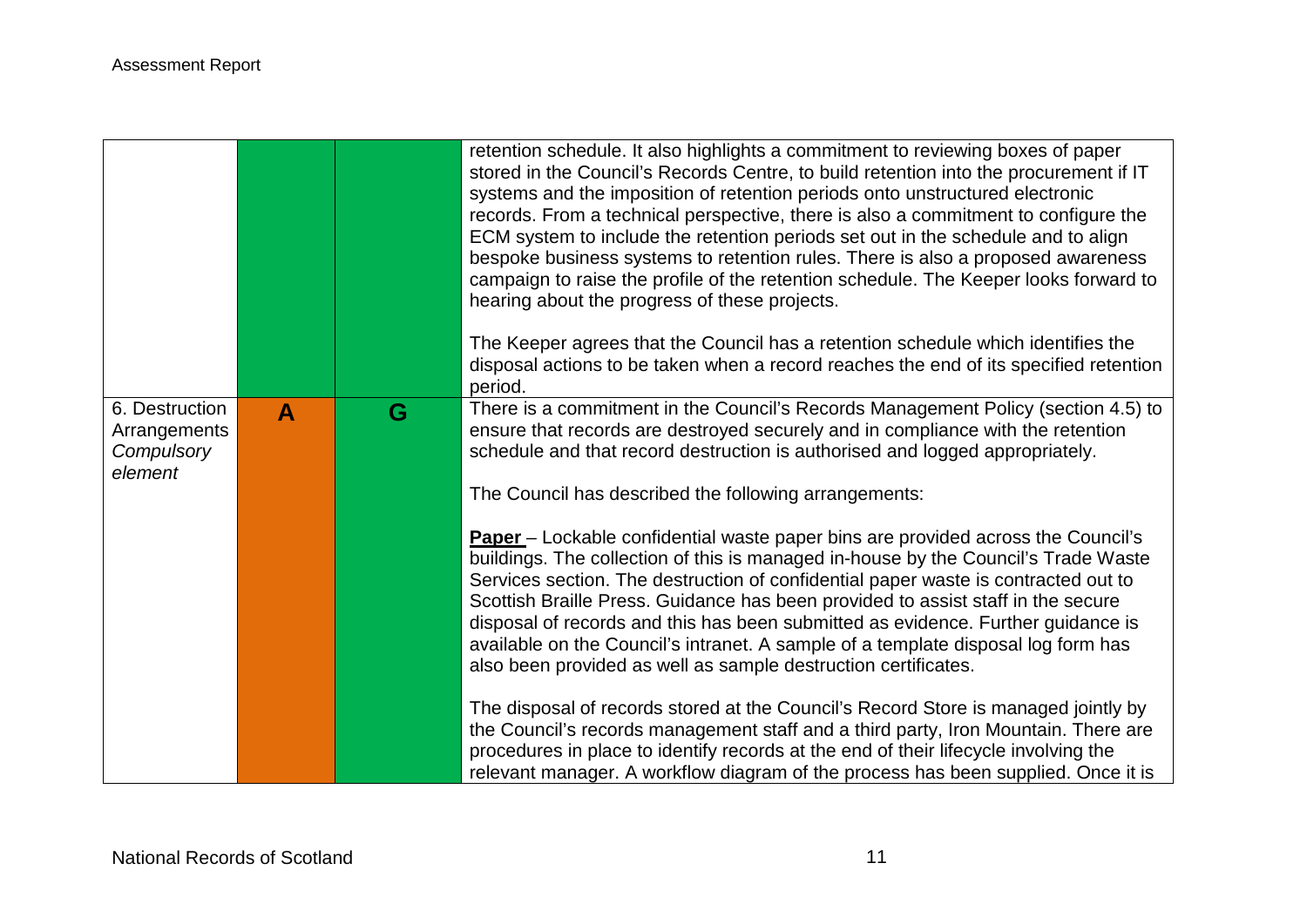confirmed that destruction can take place this is carried out by Iron Mountain and a destruction certificate is produced to document this. Again, a sample certificate has been provided.

#### **Electronic records**

**The RMP states that the routine destruction of electronic records is an area for improvement for the Council. There are areas of good practice within the Council and a destruction guide for the Health and Social Care department has been supplied as evidence. It is envisaged that the implementation of records management manuals and the ECM solution across the organisation will allow the Council to systematically destroy records at the end of their retention periods. The 'Areas for Improvement' section of this Element highlights a commitment to build in records disposal to the procurement of IT systems. The Keeper requests that he is kept updated as work progresses in this area.**

#### **Hardware**

The RMP states that the majority of IT hardware is provided by BT Group and obsolete or surplus hardware is returned to them for secure destruction. A sample destruction certificate has been provided as evidence.

Obsolete hardware not provided by BT Group is returned to the Council's ICT service desk and destroyed by suppliers when required. A sample destruction certificate from the provider responsible for disposing of hardware not returned to BT Group (evidence 6.1) has been submitted as evidence.

#### **Back-ups**

The Council has submitted evidence which relates to the current procedures in place. At the time of the submission of the RMP their IT services were provided by BT Group. As of 1 April 2016, the contract changed to CGI. Emails from the provider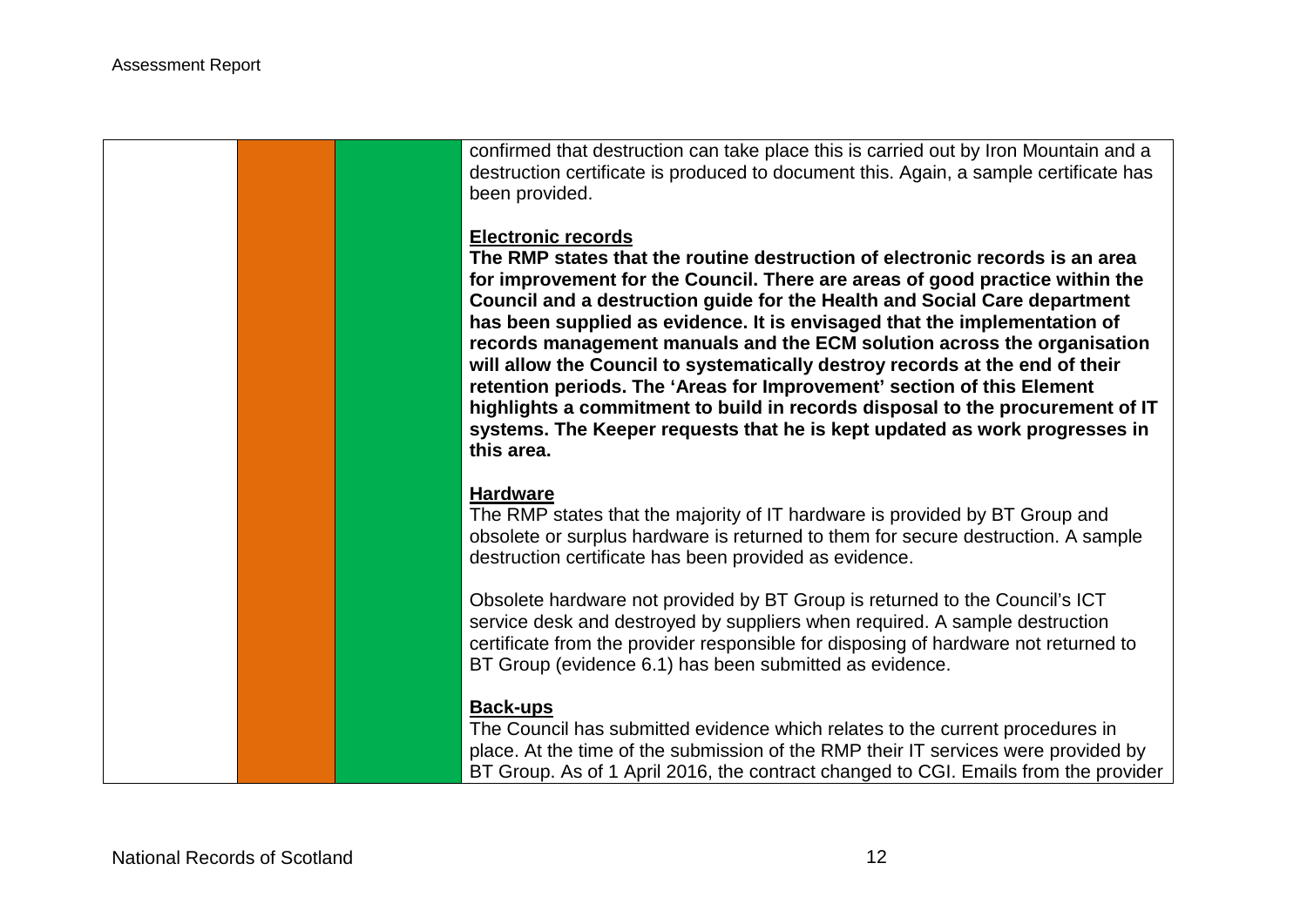|                                                       |   |   | (evidence 6.3 and 6.4) describe the processes in place to overwrite the various<br>back-ups that are used and the destruction of media used by the Council. Back-ups<br>are overwritten/deleted/destroyed after a maximum of 90 days.<br>The Keeper can agree this Element on an 'improvement model' basis. This<br>means that the authority has identified a gap in provision (work being<br>undertaken to standardise the destruction of electronic records) and have<br>identified measures to close this gap. As part of this agreement the Keeper<br>requests that he is kept informed of progress in closing this gap. |
|-------------------------------------------------------|---|---|------------------------------------------------------------------------------------------------------------------------------------------------------------------------------------------------------------------------------------------------------------------------------------------------------------------------------------------------------------------------------------------------------------------------------------------------------------------------------------------------------------------------------------------------------------------------------------------------------------------------------|
| 7. Archiving<br>and Transfer<br>Compulsory<br>element | G | G | The Council operates its own in-house archive service (Edinburgh City Archives<br>(ECA)) for records selected for permanent preservation. It also houses records<br>created by the Council's predecessors and local businesses and organisations. The<br>archive has environmentally controlled storage space which is managed to PD5454<br>specifications. There is also a commitment in the Records Management Policy to<br>best practice archival provision. The Keeper commends this commitment.                                                                                                                         |
|                                                       |   |   | The Council's Archival Transfer Procedure (evidence 7.1) has been supplied as<br>evidence which sets out the procedures for transferring non-current records to the<br>archive service.                                                                                                                                                                                                                                                                                                                                                                                                                                      |
|                                                       |   |   | ECA maintains a register of accessions and records this information on its CALM<br>cataloguing software. Records selected for permanent preservation are catalogued<br>to international standards. A screenshot of the CALM system has been supplied.                                                                                                                                                                                                                                                                                                                                                                        |
|                                                       |   |   | As outlined in Element 3, the Council has undergone significant re-structuring and<br>as a result some documents still need to go through the Council's governance<br>processes. The Keeper can accept this and looks forward to receiving these<br>approved documents when they become available. The Council has submitted<br>additional documents as evidence under this Element. These include a redacted<br>version of the Council's Accession Register (evidence 7.2), an Archive Deposit                                                                                                                              |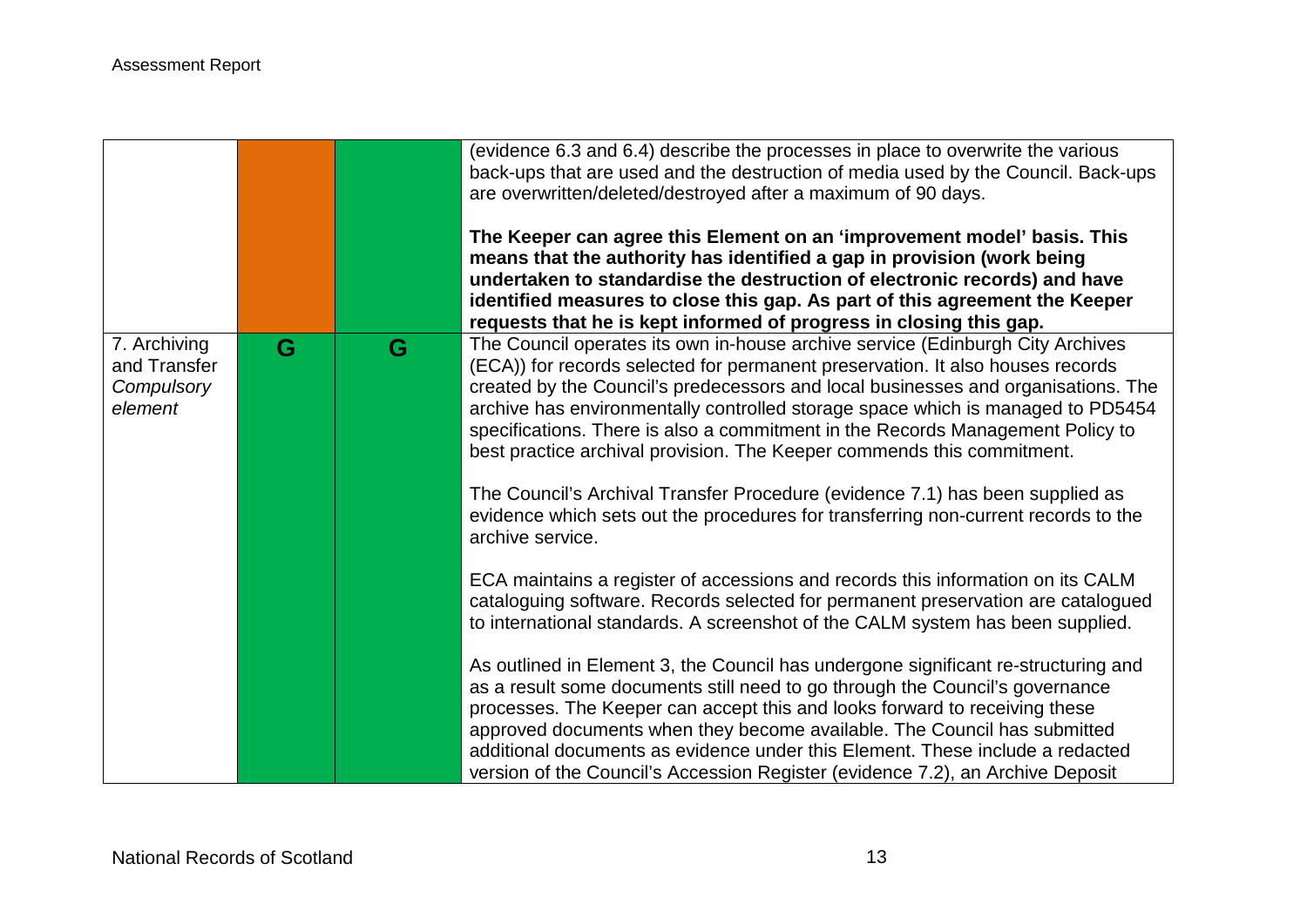|                                                     |   |   | checklist (evidence 7.3), an Archive Deposit Form (evidence 7.4) and an Archive<br>Deposit Agreement (evidence 7.5). These show that there are procedures in place<br>to allow ECA to receive transfers from both the Council and external sources.<br>The IGU is also in the process of identifying space for the creation of a digital<br>repository for the storage of electronic records and is also liaising with other local<br>authorities to find suitable software to allow it to do this. The Keeper commends the<br>recognition of the need to develop an archival solution for electronic records. |
|-----------------------------------------------------|---|---|----------------------------------------------------------------------------------------------------------------------------------------------------------------------------------------------------------------------------------------------------------------------------------------------------------------------------------------------------------------------------------------------------------------------------------------------------------------------------------------------------------------------------------------------------------------------------------------------------------------|
|                                                     |   |   | The draft job description of the Archives Service Manager and Archivists have also<br>been submitted.                                                                                                                                                                                                                                                                                                                                                                                                                                                                                                          |
|                                                     |   |   | Future actions have been identified. The provision of training in archival transfer will<br>be done as part of wider records management. The IGU intends to develop its<br>relationships with service areas to ensure that these are aware of their<br>responsibilities. The building-in of the ability to transfer/migrate electronic records<br>from new ICT systems to a digital repository will be included in the procurement<br>process.                                                                                                                                                                 |
|                                                     |   |   | The Keeper agrees that the Council has procedures in place to transfer records<br>selected for permanent preservation to an appropriate archive.                                                                                                                                                                                                                                                                                                                                                                                                                                                               |
| 8. Information<br>Security<br>Compulsory<br>element | G | G | The Council has submitted its Electronic Information Security Policy (v1.0, issued on<br>30/11/2004). This outlines its approach to ensuring the security of the electronic<br>information it creates and holds and this is done in partnership with its IT provider.<br>The RMP states that the Policy is currently being reviewed. The Keeper requests<br>that he is sent the updated Policy once it is operational.                                                                                                                                                                                         |
|                                                     |   |   | Council staff are required to complete Information Governance and ICT Acceptable<br>Use e-learning modules on induction and thereafter as part of an annual refresher.<br>Samples of this training have been submitted as evidence.                                                                                                                                                                                                                                                                                                                                                                            |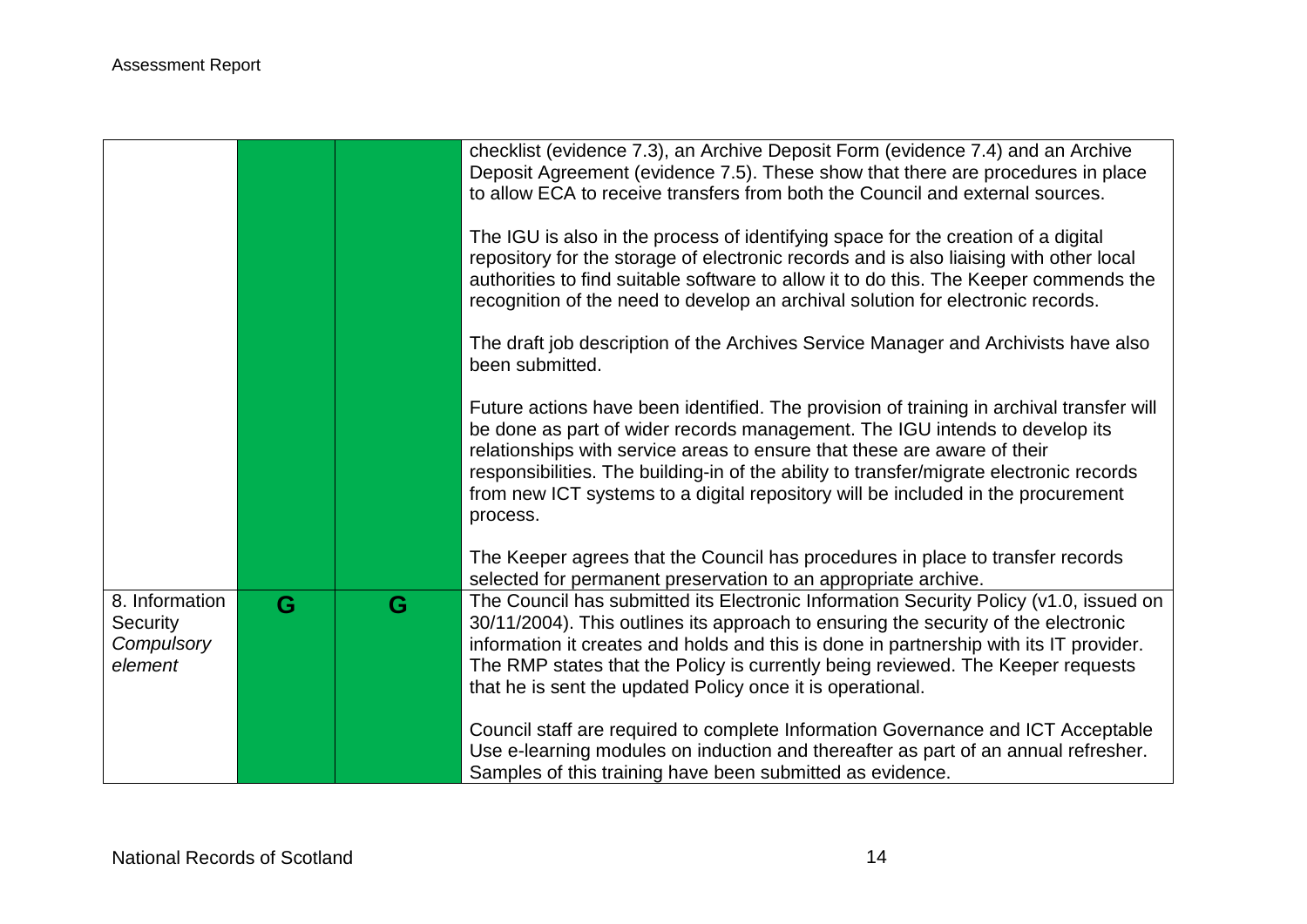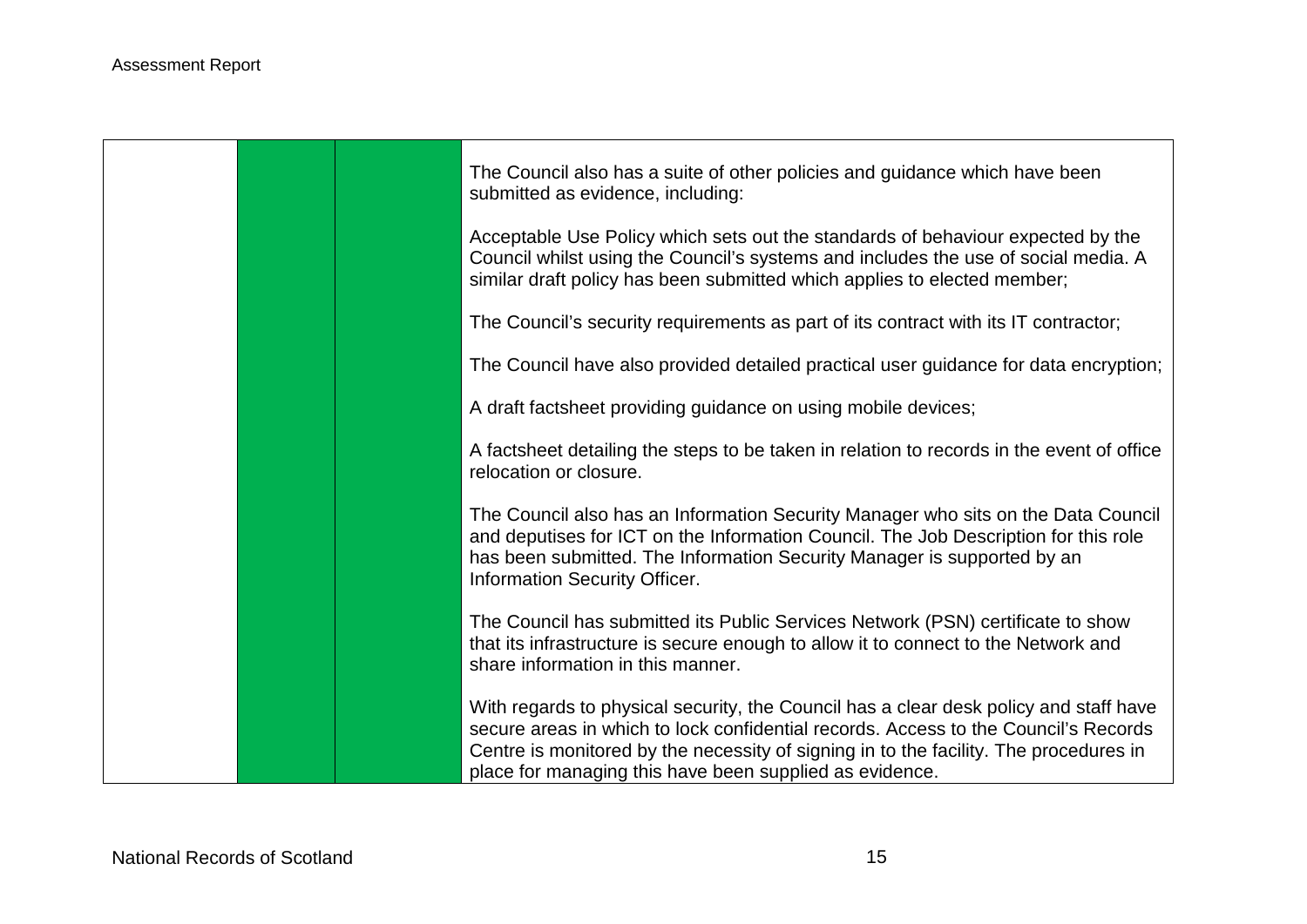|                       |   |   | The Keeper agrees that there are robust procedures in place to protect the<br>information created and managed by the Council.                                                                                                                                                                                                                                                                                                                                                                                                                                                                                                                                                           |
|-----------------------|---|---|-----------------------------------------------------------------------------------------------------------------------------------------------------------------------------------------------------------------------------------------------------------------------------------------------------------------------------------------------------------------------------------------------------------------------------------------------------------------------------------------------------------------------------------------------------------------------------------------------------------------------------------------------------------------------------------------|
| 9. Data<br>Protection | G | G | The Council has submitted its Data Protection Policy which is also published on<br>their website. The Council has submitted a screenshot of the intranet area in which<br>the Data Protection Policy is available to staff (evidence 3.1). The Policy is also<br>available on the Council's website. The Keeper commends the publication of key<br>policies. As described in Element 3, after the Council's recent re-structuring the<br>Policy is also awaiting review and will be submitted to the Committee for approval in<br>August 2016. The Council has confirmed that the Policy is still operational and the<br>revised Policy will be submitted to the Keeper when available. |
|                       |   |   | The Council is registered as a Data Controller with the Information Commissioner's<br>Office (registration number Z5545409). The Licensing Board is registered separately<br>(registration number Z5410422).                                                                                                                                                                                                                                                                                                                                                                                                                                                                            |
|                       |   |   | The Council has a Data Protection team, who as well as managing the registration<br>with the Information Commissioner, are also responsible for the provision of Data<br>Protection advice to service areas and for responding to Subject Access Requests.                                                                                                                                                                                                                                                                                                                                                                                                                              |
|                       |   |   | General Data Protection advice is provided on the Council's intranet and a<br>screenshot has been supplied evidencing this. The advice covers areas such as<br>conducting a Privacy Impact Assessment and reporting a data breach. The<br>particular guidance in these areas has also been provided as evidence.                                                                                                                                                                                                                                                                                                                                                                        |
|                       |   |   | The RMP also states that Data Protection is included in the mandatory Information<br>Governance e-learning package. Screenshots of this training have been submitted<br>as evidence.                                                                                                                                                                                                                                                                                                                                                                                                                                                                                                    |
|                       |   |   | The Council has included clauses on Data Protection in its standard contract for                                                                                                                                                                                                                                                                                                                                                                                                                                                                                                                                                                                                        |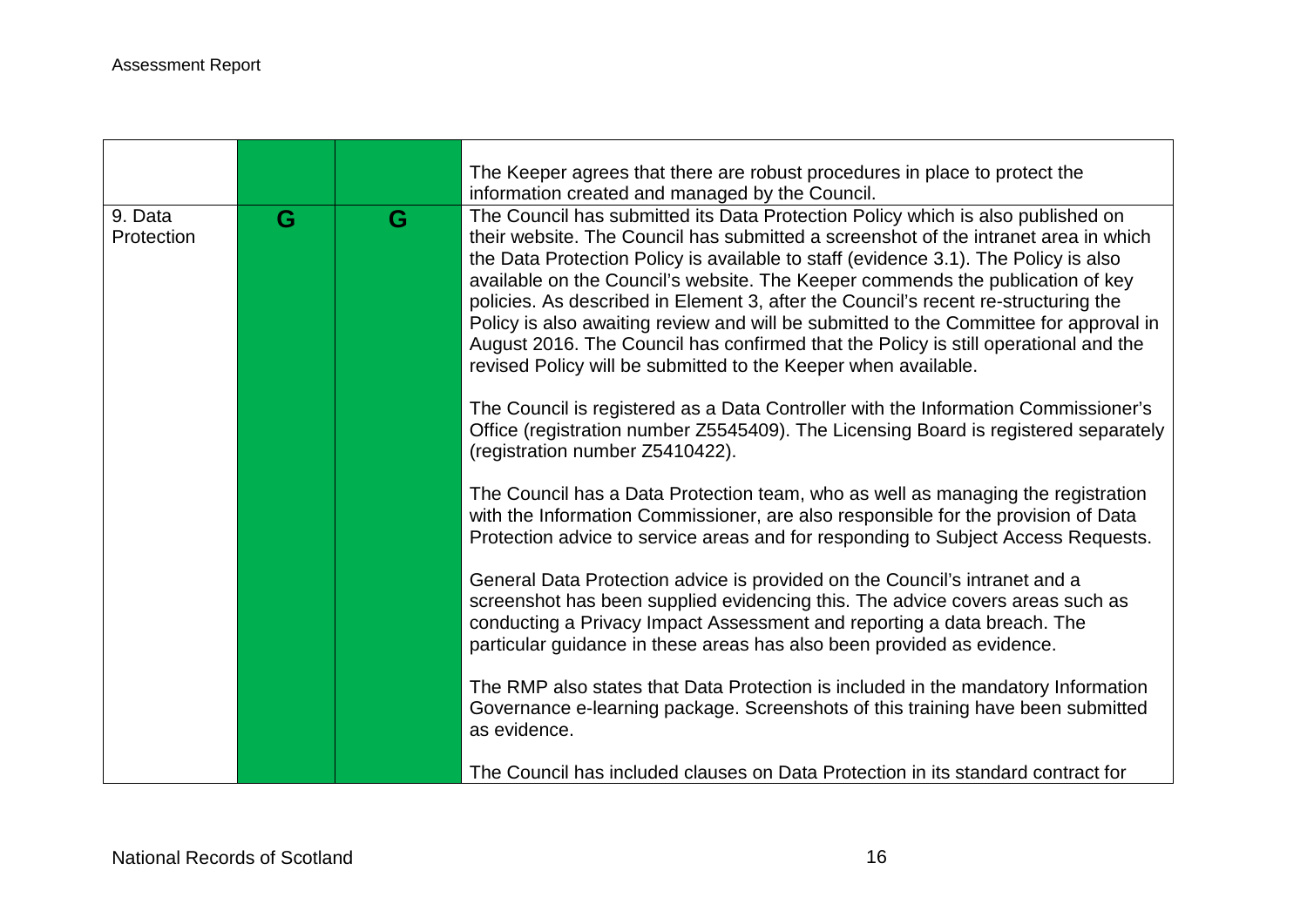|                                                    |   |   | goods and services so that third parties aware of their and the Council's<br>responsibilities. These clauses have been provided as evidence.                                                                                                                                                                                                                                                                                                                                                                                                       |
|----------------------------------------------------|---|---|----------------------------------------------------------------------------------------------------------------------------------------------------------------------------------------------------------------------------------------------------------------------------------------------------------------------------------------------------------------------------------------------------------------------------------------------------------------------------------------------------------------------------------------------------|
|                                                    |   |   | The Job Descriptions of the Data Protection Manager, Data Protection Officer and<br>Information Compliance Officer (Data Protection) have been supplied as evidence.                                                                                                                                                                                                                                                                                                                                                                               |
|                                                    |   |   | The Council has also undergone a consensual Data Protection audit by the<br>Information Commissioner's Office in the areas of records management, data<br>sharing and subject access. The executive summary of the final report has been<br>submitted as evidence showing that the Council has received a 'Limited Assurance'<br>rating that procedures are in place for compliance with Data Protection<br>requirements. The Keeper commends the use of the Information Commissioner's<br>Office to provide an independent overview of provision. |
|                                                    |   |   | The 'Areas for Improvement' section of this Element states that, amongst others,<br>Data Protection should be included in general Information Governance training for<br>managers, the Data Protection Policy should be reviewed, Data Protection guidance<br>and Subject Access Request procedures for staff should also be reviewed. The<br>Keeper looks forward to being updated on these issues.                                                                                                                                               |
|                                                    |   |   | The Keeper agrees that the Council is aware of its responsibilities under the Data<br>Protection Act 1998 and has procedures in place to ensure compliance with it. The<br>Keeper requests that he is sent the revised Policy once available.                                                                                                                                                                                                                                                                                                      |
| 10. Business<br>Continuity<br>and Vital<br>Records | G | G | The Council is obliged under the Civil Contingencies Act 2004 to have measures in<br>place to limit the impacts of an interruption to its normal business activities. The<br>Council is also registered to the International Standard ISO 22301: 2012 Societal<br>security – business continuity management system. Under this registration the<br>Council is assessed on its compliance by the British Standards Institute every 6<br>months. The Council's Certificate of Registration has been submitted as evidence.                           |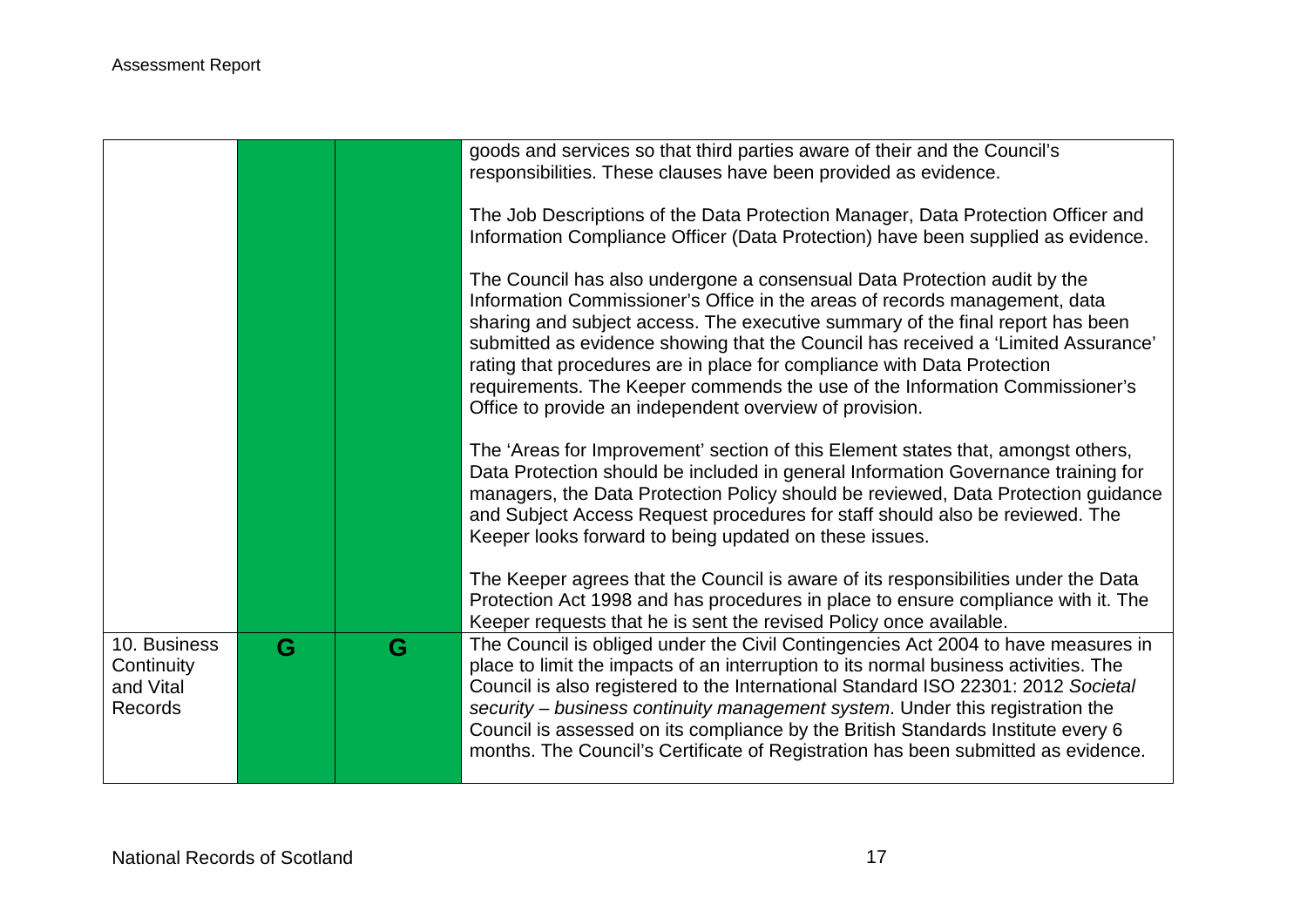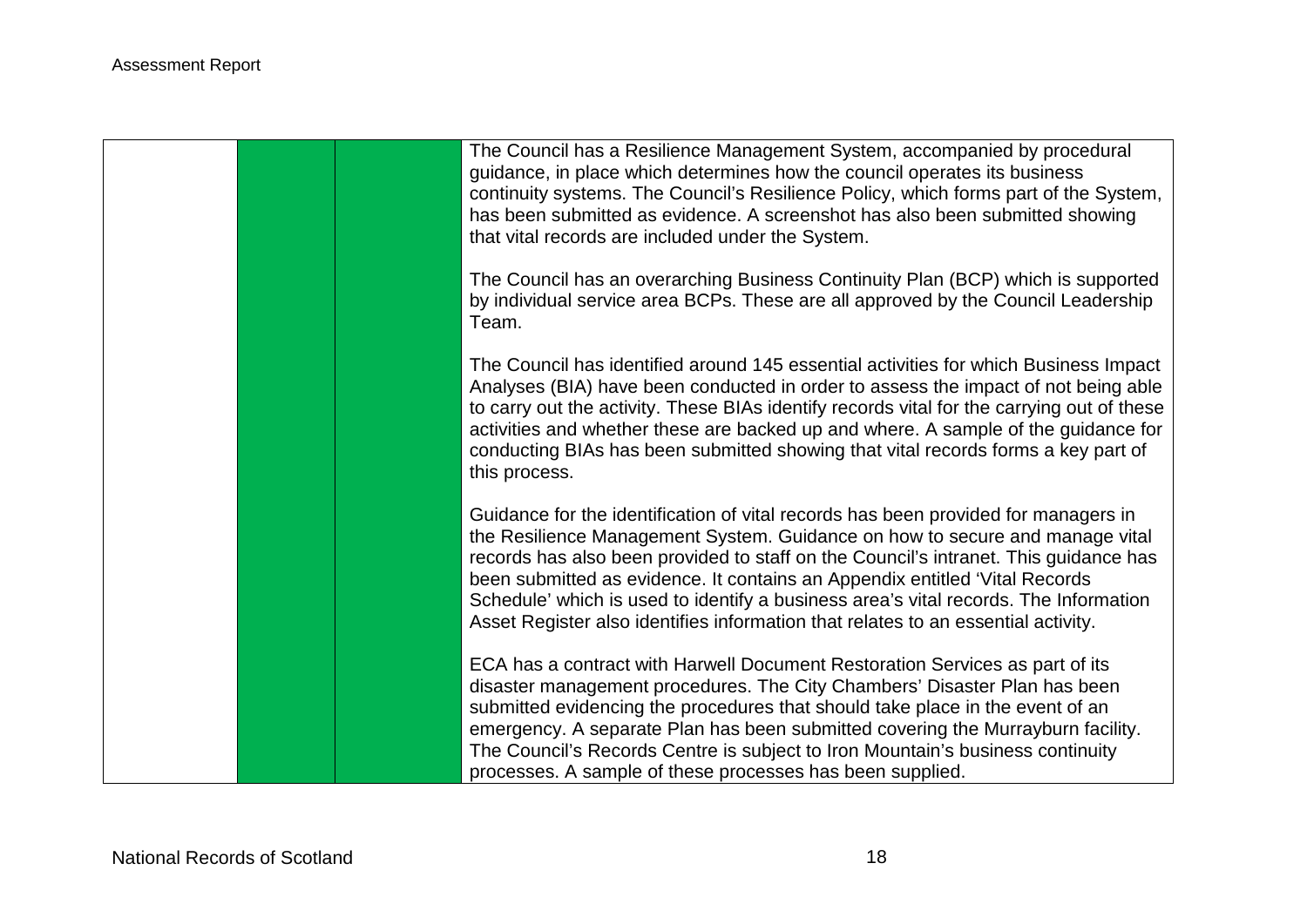$\Gamma$ 

|                 |              |   | An extract from the Council's contract with its IT provider, BT Group, has been<br>provided. This shows that the contractor is required to back-up the Council's IT<br>systems in a way that allows recovery of the information in the event of an incident.<br>The Keeper agrees that there are robust procedures in place to allow the Council to<br>resume its normal business in the event of a disaster and that appropriate<br>consideration has been given to identifying and protecting vital records.                                                                                                                      |
|-----------------|--------------|---|-------------------------------------------------------------------------------------------------------------------------------------------------------------------------------------------------------------------------------------------------------------------------------------------------------------------------------------------------------------------------------------------------------------------------------------------------------------------------------------------------------------------------------------------------------------------------------------------------------------------------------------|
| 11. Audit trail | $\mathbf{A}$ | G | The Council has provided information of the procedures in place for tracking paper<br>records held at its records centre. Screenshots have been submitted showing the<br>file history, check-out and destruction procedures in place. There is also a process<br>in place to ensure the quality of data entered about files onto the system.                                                                                                                                                                                                                                                                                        |
|                 |              |   | The management of physical and electronic records at a local level is done by<br>individual service areas. Staff can access advice and training from the records<br>management team and also have access to training through the Information<br>Governance e-learning module. Samples of this training have been submitted as<br>evidence. The IGU is in the process of promoting the records management manuals<br>as a way of governing the local records management provisions, including topics<br>such as file tracking registers, document naming conventions, version control and<br>the creation of PDFs as final versions. |
|                 |              |   | The Council also uses a number of bespoke business systems which contain audit<br>trail functionality. Some areas, like Social Work, maintain paper files as well as using<br>a line of business system. Evidence has been submitted showing how this 'hybrid'<br>system is managed.                                                                                                                                                                                                                                                                                                                                                |
|                 |              |   | The Records Management Team can assist local business areas in developing<br>improved shared drive areas. In addition, it is anticipated that the move to an ECM<br>solution will greatly assist with the provision of audit trail functionality for                                                                                                                                                                                                                                                                                                                                                                                |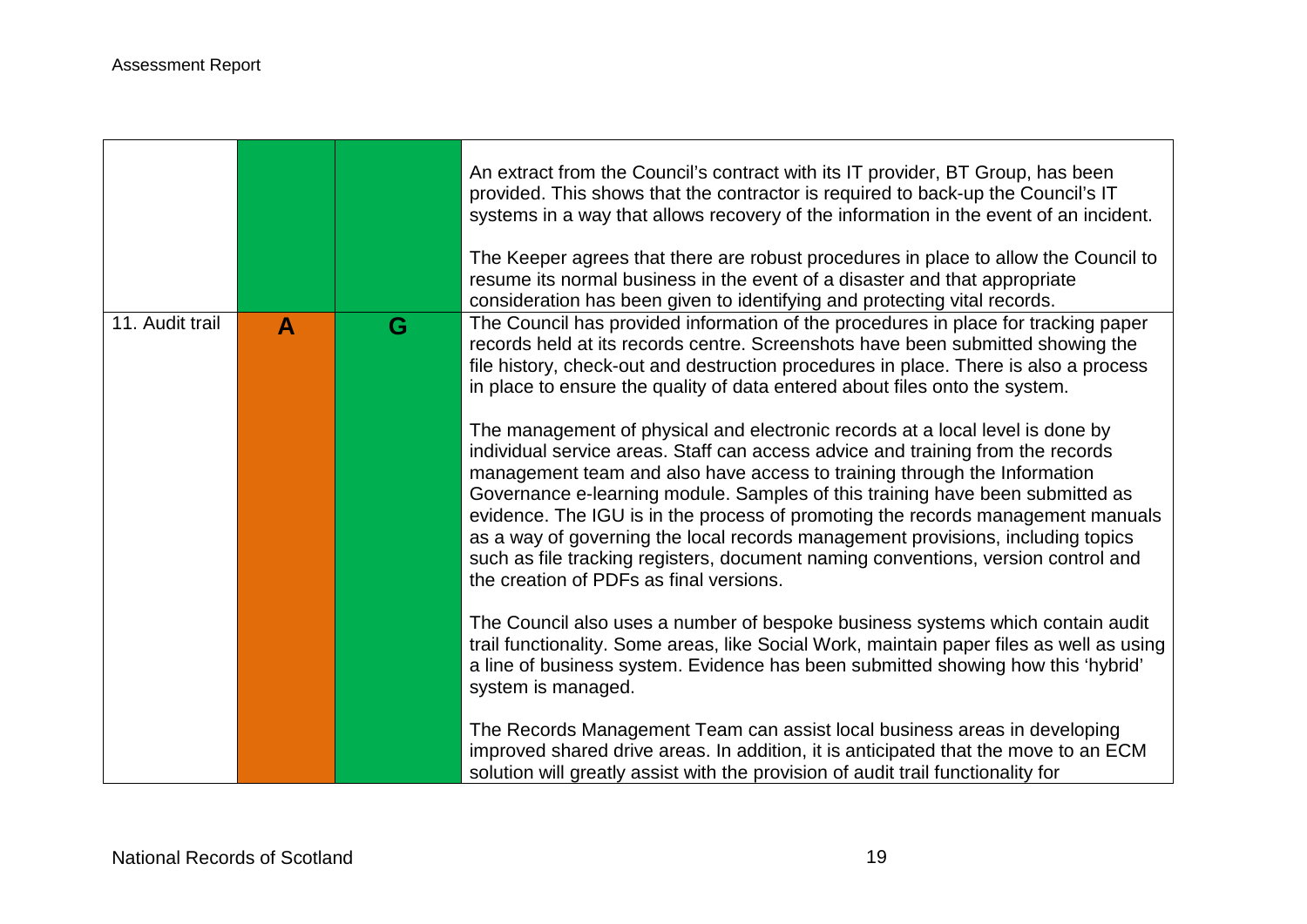|                                               |   |   | unstructured records. The Output based specification 107 document for the<br>procurement of the ECM system sets out the Council's requirements of the solution.<br>The Keeper can agree this Element on an 'improvement model' basis. This<br>means that the Council has identified a gap in provision (audit trail provision<br>for unstructured records held in shared drives) and has identified a solution to<br>close the gap. As part of this agreement, the Keeper requests that he is kept<br>informed as work to close this gap progresses.                                                                                                                                                                                                                                                                                                                                                                                                                                                                                                                                                                                                                                                                                                                                                                                                                                        |
|-----------------------------------------------|---|---|---------------------------------------------------------------------------------------------------------------------------------------------------------------------------------------------------------------------------------------------------------------------------------------------------------------------------------------------------------------------------------------------------------------------------------------------------------------------------------------------------------------------------------------------------------------------------------------------------------------------------------------------------------------------------------------------------------------------------------------------------------------------------------------------------------------------------------------------------------------------------------------------------------------------------------------------------------------------------------------------------------------------------------------------------------------------------------------------------------------------------------------------------------------------------------------------------------------------------------------------------------------------------------------------------------------------------------------------------------------------------------------------|
| 12.<br>Competency<br>Framework<br>for records | G | G | The Council's IGU consists of teams responsible for records management Freedom<br>of Information, Data Protection and ECA. A diagram showing the structure of IGU<br>and its governance structure has been submitted.                                                                                                                                                                                                                                                                                                                                                                                                                                                                                                                                                                                                                                                                                                                                                                                                                                                                                                                                                                                                                                                                                                                                                                       |
| management<br>staff                           |   |   | The Information Governance Manager, Records Manager, Data Protection Manager<br>and Archives Service Manager are all members of the Archives and Records<br>Association and the Council is a Corporate member of the Information and Records<br>Management Society. The Information Governance Manager and Records Manager<br>regularly attend the Archivists of Scottish Local Authorities Working Group meetings<br>and other archive and records management events. The Data Protection Manager<br>attends the Data Protection sub-group of the Society of Local Authority Lawyers and<br>Administrators (SOLAR). The Information Security Officer, who is a member of the<br>Cyber-security Information Sharing Partnership, also represents the Council at<br>meetings of the Scottish Local Authorities Security Group. The Job Descriptions of<br>Records Management Unit staff as well as those of the Archives Services Manager,<br>Data Protection Manager and Information Security Officer have been supplied as<br>evidence, showing that formal recognition of information governance has been<br>written into these documents.<br>The activities of the IGU are described in an Information Governance annual plan. A<br>sample from December 2015 has been provided showing progress against IGU<br>targets. This plan is approved and monitored by the Information Council. |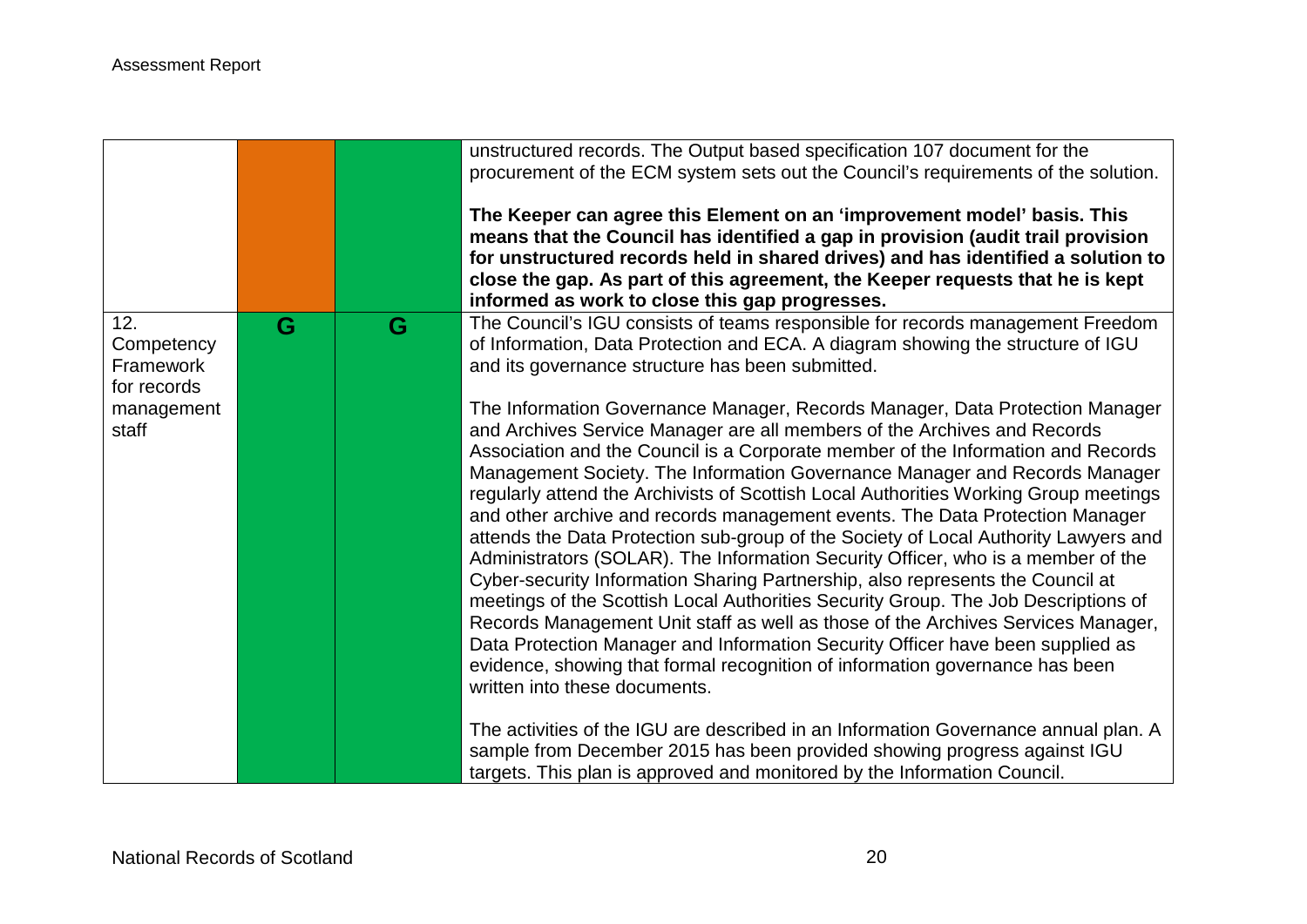- 17

|                                 |              |   | A supporting network of Information Asset Owners at Head of Service level also<br>exists who can also appoint staff as Data Stewards. Documents outlining the roles<br>and responsibilities for these posts have been submitted.                                                                                                                                                                                                                                                                                                                                   |
|---------------------------------|--------------|---|--------------------------------------------------------------------------------------------------------------------------------------------------------------------------------------------------------------------------------------------------------------------------------------------------------------------------------------------------------------------------------------------------------------------------------------------------------------------------------------------------------------------------------------------------------------------|
|                                 |              |   | Screenshots of the Information Governance e-learning module have been<br>submitted. This training is mandatory for staff to complete on an annual basis. The<br>Council intends to extend the scope of this training to include further topics relating<br>to records management. Training for Information Asset Owners, Data Stewards and<br>Directorate Records Officers is being developed and will be rolled out once<br>completed.                                                                                                                            |
|                                 |              |   | The Keeper agrees that those staff with records management and other information<br>governance responsibilities have these formally reflected in their job descriptions<br>and all staff have access to training.                                                                                                                                                                                                                                                                                                                                                  |
| 13.<br>Assessment<br>and Review | $\mathbf{A}$ | G | The Records Management Policy commits the Council to conducting an annual<br>review of its RMP. This review will be carried out by the IGU, with oversight from the<br>Information Council, and will ultimately report to the Corporate Leadership Team.<br>The policies which support the RMP are also reviewed on an annual basis. The<br>Committee report on the policy framework evidences a commitment to the annual<br>review of council policies and procedures.                                                                                            |
|                                 |              |   | The Council has also developed an information governance maturity model<br>self-assessment mechanism which is due to be implemented at the start of<br>2016. This self-assessment will be undertaken by managers and the results<br>will reported to the Information Council and will form the basis for annual<br>planning. The IGU is working directly with the Council's Internal Audit team as<br>partners in an audit and assurance pilot programme within Edinburgh<br>schools. This programme has started and will continue throughout the rest of<br>2016. |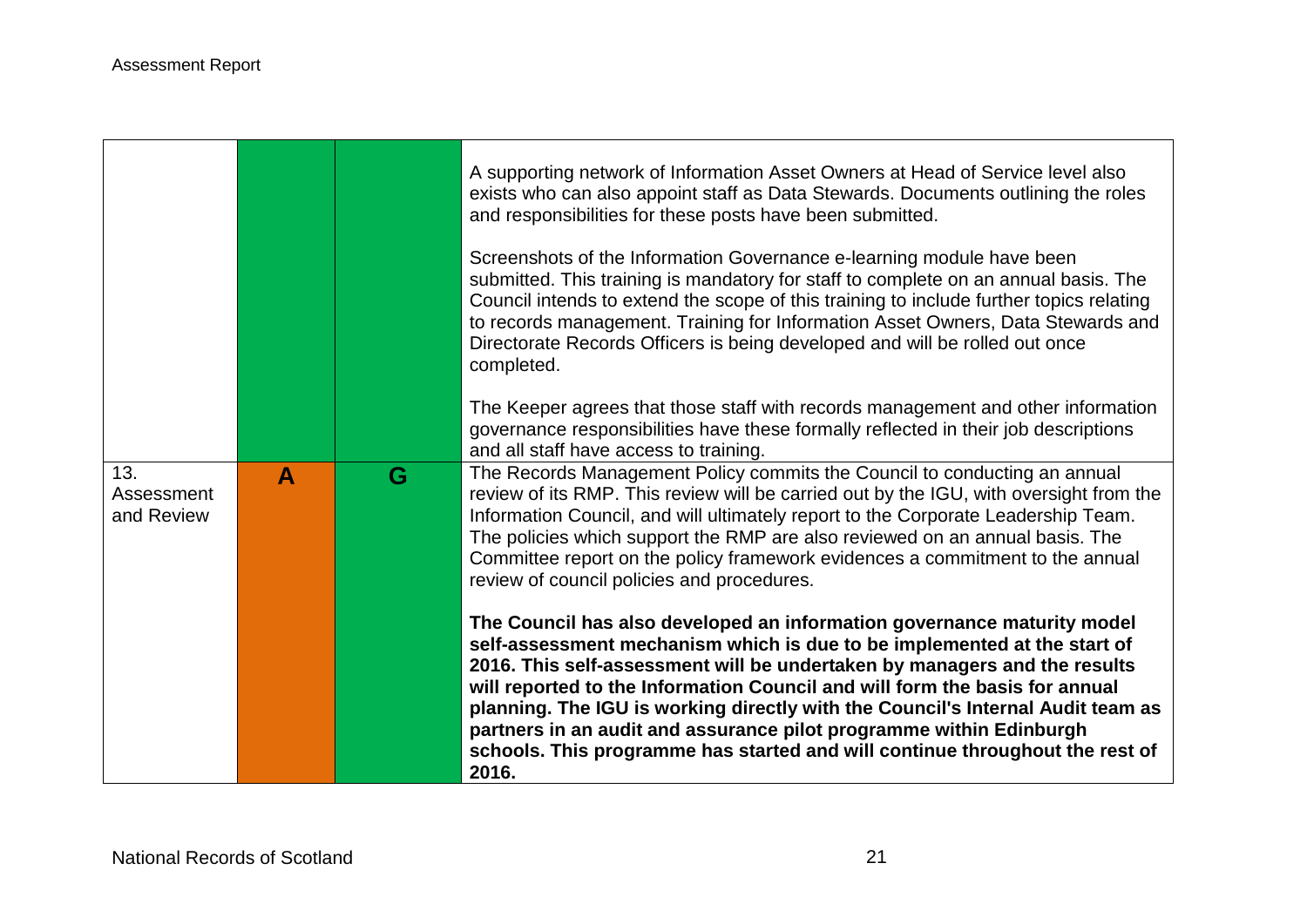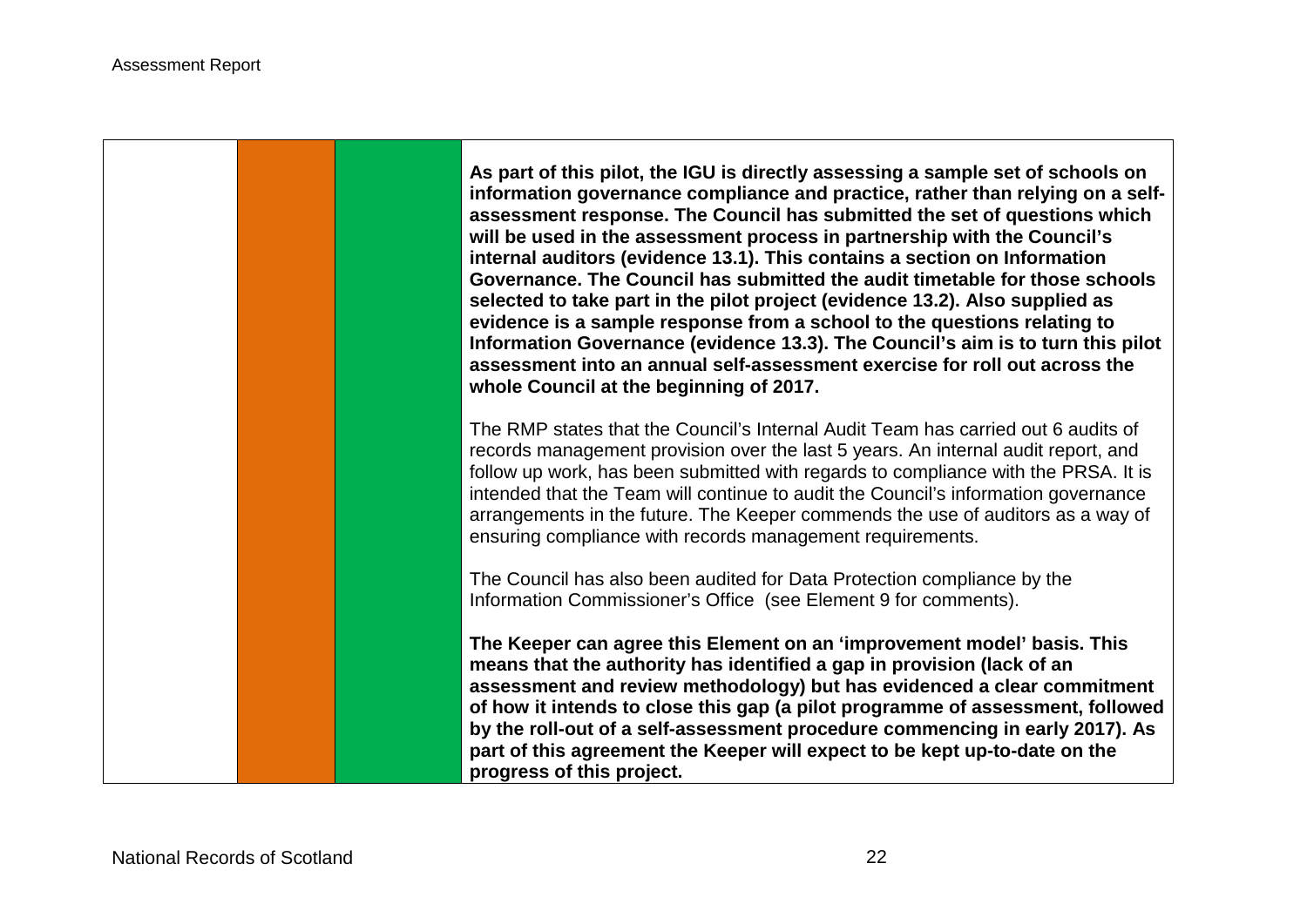| 14. Shared<br>Information | G | G | The Council works closely with other organisations and if this work involves the<br>sharing of information it is governed by formal Information Sharing Agreements.<br>These set out the information governance requirements of the information being<br>shared.                                                                                                                                                                                                           |
|---------------------------|---|---|----------------------------------------------------------------------------------------------------------------------------------------------------------------------------------------------------------------------------------------------------------------------------------------------------------------------------------------------------------------------------------------------------------------------------------------------------------------------------|
|                           |   |   | The Information Council is responsible for ensuring that Information Sharing<br>Agreements meet the requirements of the Data Protection Act 1998 and the<br>Information Commissioner's Code of Practice for Data Sharing. There is also a Data<br>Sharing Sub-Group, chaired by the Data Protection Manager, which reports any<br>issues to the Information Council. The Sub-Group's Terms of Reference have been<br>formalised into a document and submitted as evidence. |
|                           |   |   | The IGU provides advice on information sharing and also maintains a register of<br>Information Sharing Agreements. A screenshot of the register has been supplied. A<br>guidance document around the sharing of personal data has also been supplied.                                                                                                                                                                                                                      |
|                           |   |   | Information sharing responsibilities are included in the Information Governance e-<br>learning package.                                                                                                                                                                                                                                                                                                                                                                    |
|                           |   |   | The Council is also a partner in the Pan-Lothian and Borders Partnership General<br>Protocol for Sharing Information. This group consists of the local authorities and<br>NHS territorial boards in the Lothian and Borders area as well as Police Scotland.<br>The Protocol sets out the responsibilities of each partner and describes the<br>information governance requirements in place to protect the information being<br>shared.                                   |
|                           |   |   | The Keeper agrees that the Council has robust procedures in place to ensure that<br>when it shares information it can do so securely.                                                                                                                                                                                                                                                                                                                                      |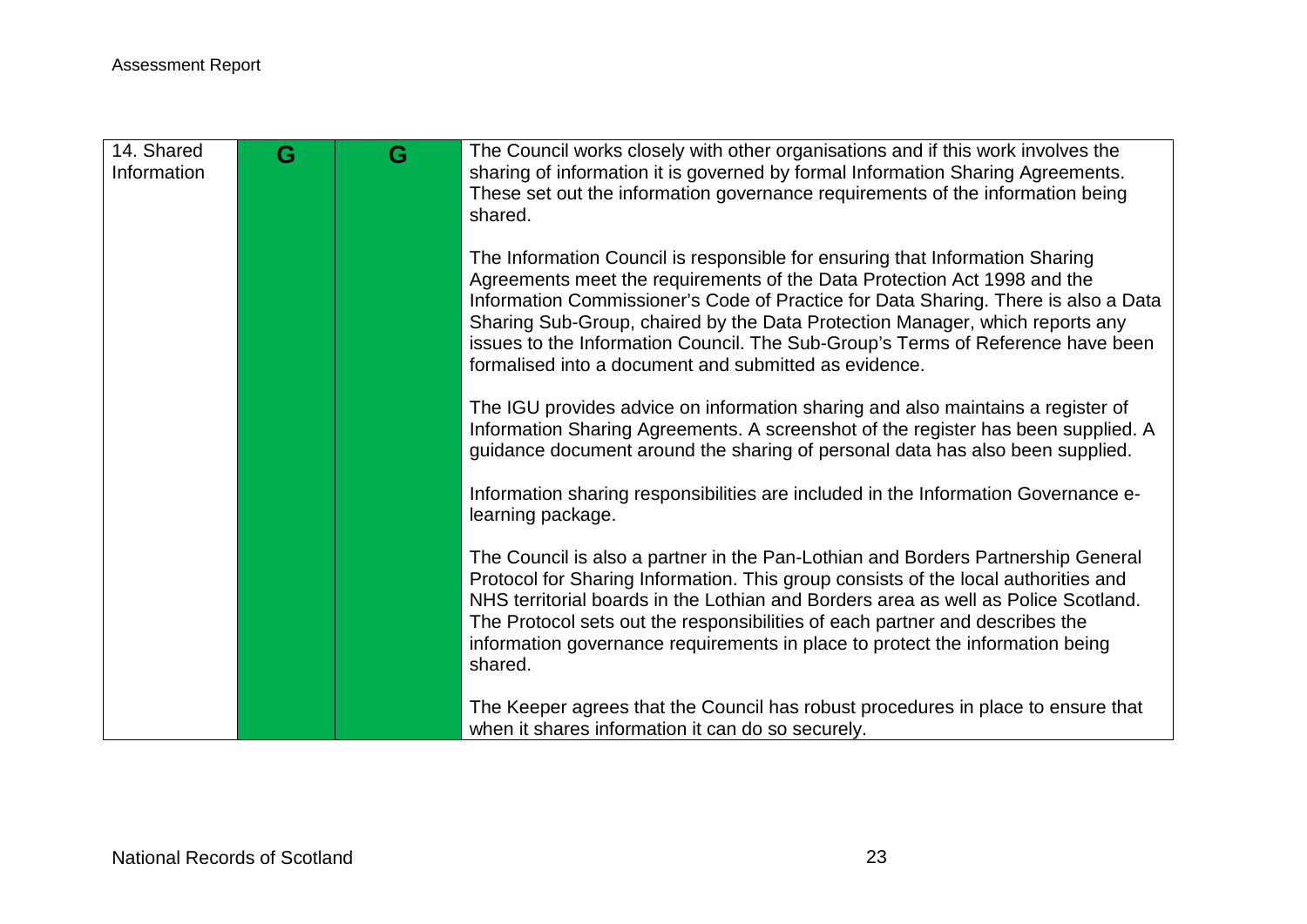## **6. Keeper's Summary**

Elements 1-14 that the Keeper considers should be in a public authority records management plan have been properly considered by City of Edinburgh Council and Licensing Board. Policies and governance structures are in place to implement the actions required by the plan.

Elements that require development by City of Edinburgh Council and Licensing Board are as follows:

**Element 6 - The Keeper can agree this Element on an 'improvement model' basis. This means that the authority has identified a gap in provision (work being undertaken to standardise the destruction of electronic records) and have identified measures to close this gap. As part of this agreement the Keeper requests that he is kept informed of progress in closing this gap.**

**Element 11 - The Keeper can agree this Element on an 'improvement model' basis. This means that the Council has identified a gap in provision (audit trail provision for unstructured records held in shared drives) and has identified a solution to close the gap. As part of this agreement, the Keeper requests that he is kept informed as work to close this gap progresses.**

**Element 13 - The Keeper can agree this Element on an 'improvement model' basis. This means that the authority has identified a gap in provision (lack of an assessment and review methodology) but has evidenced a clear commitment of how it intends to close this gap (a pilot programme of assessment, followed by the roll-out of a self-assessment procedure commencing in early 2017). As part of this agreement the Keeper will expect to be kept up-to-date on the progress of this project.**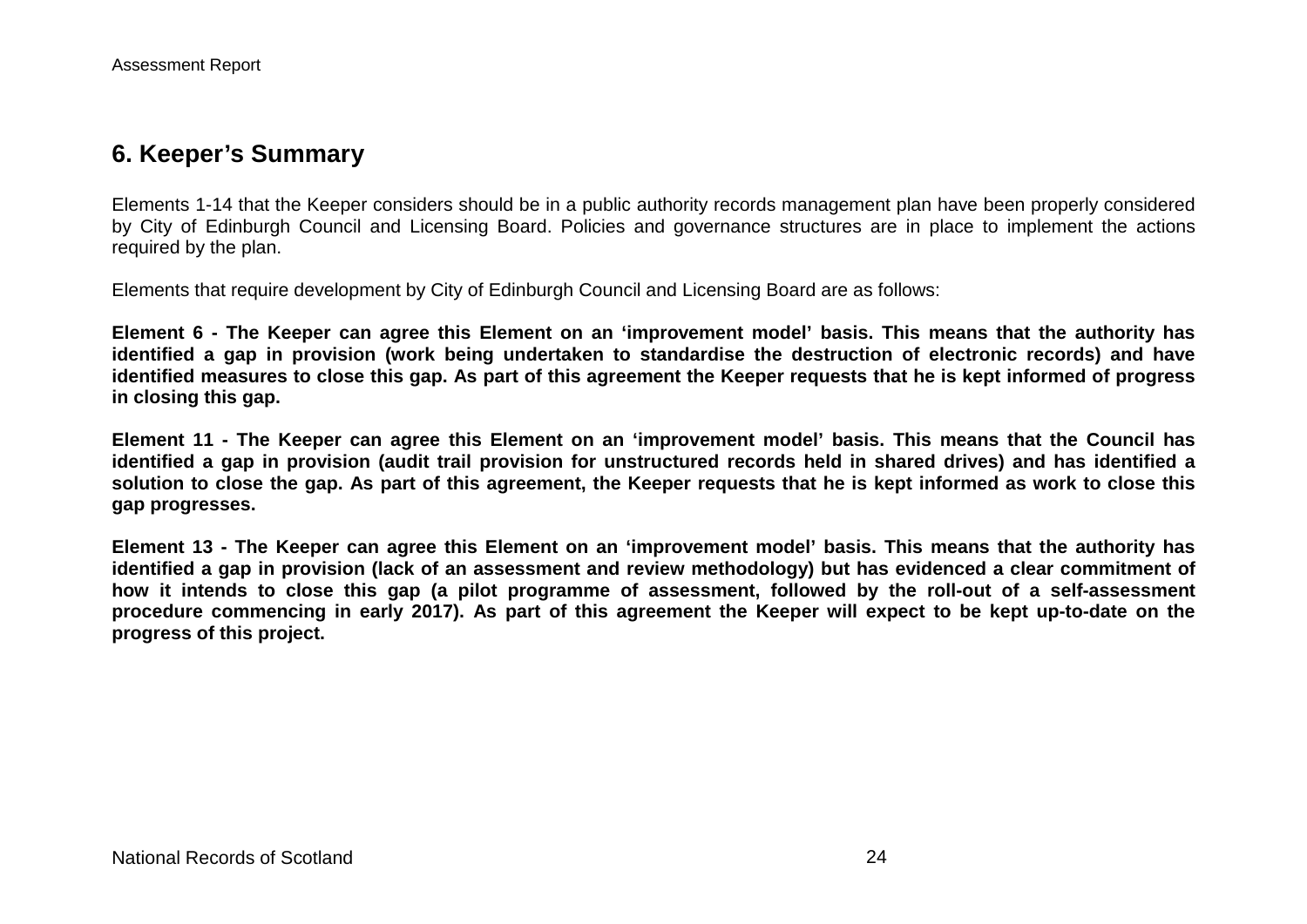## **7. Keeper's Determination**

Based on the assessment process detailed above, the Keeper agrees the RMP of City of Edinburgh Council and Licensing Board.

The Keeper recommends that City of Edinburgh Council and Licensing Board should publish its agreed RMP as an example of good practice within the authority and the sector.

This report follows the Keeper's assessment carried out by,

…………………………………… …………………………………

Robert Fathry M

**Pete Wadley**<br> **Public Records Officer**<br> **Robert Fotheringham**<br> **Public Records Officer** Public Records Officer